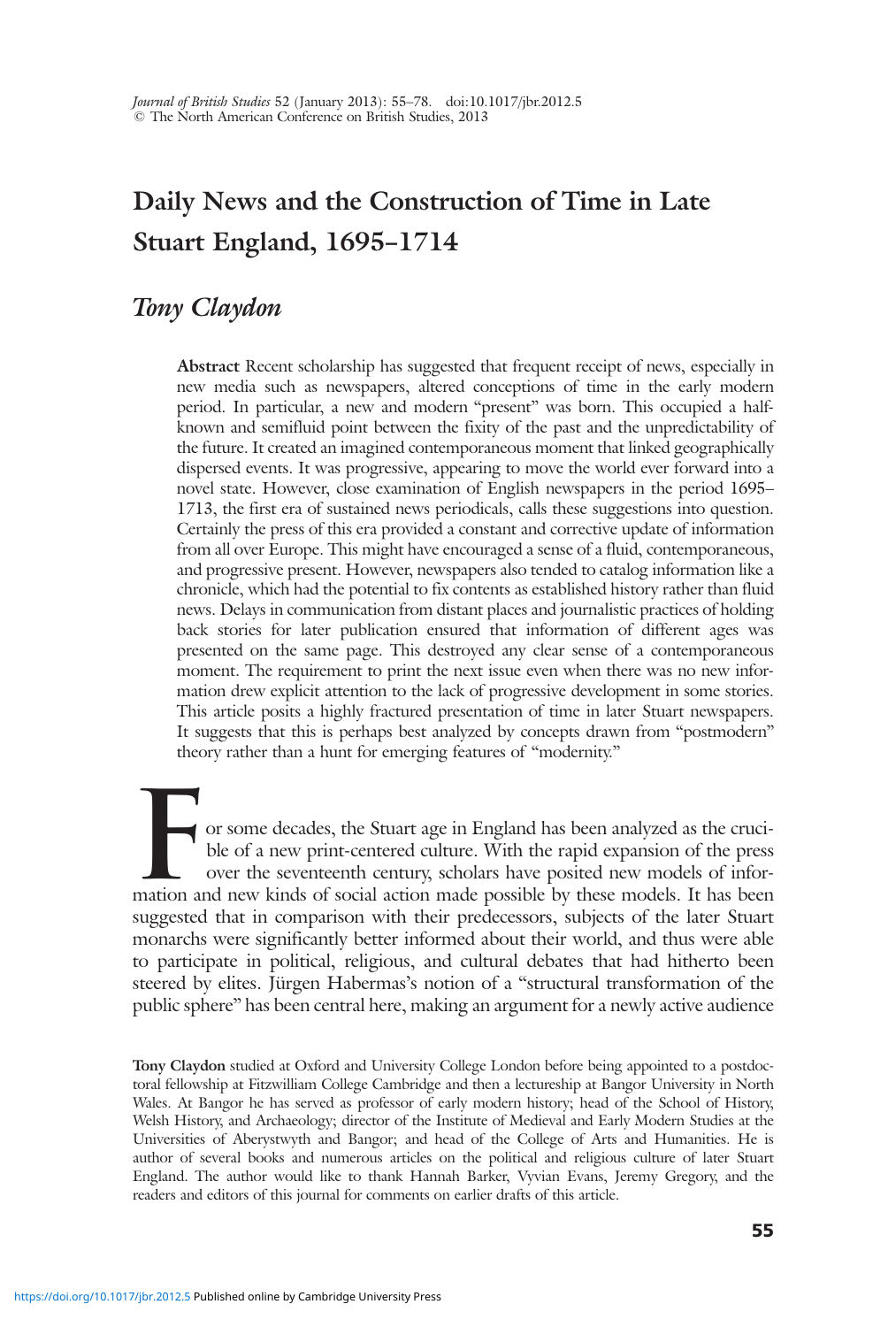that could be critical of those in authority. This, however, has not been the only model of press-induced change, and many historians have argued for brave new worlds without accepting Habermas's position in its entirety.<sup>1</sup>

Some readings of print in the seventeenth century have concentrated on perceptions of time as much as political culture. C. John Sommerville has argued that periodic receipt of news via print created a progressive expectation in audiences. People began to anticipate that stories would develop steadily over time with successive installments. New reports constantly superseded previous ones, so that the latest information was always more important than what had gone before. Sommerville claims that these features of regular news undermined static assumptions about the world and by extension destroyed conservative philosophies.2 Daniel Woolf, meanwhile, has suggested that regular updates created a new category in temporal understanding.3 Hitherto, events had either belonged to an unknowable future or to a certain past. With the advent of constantly arriving news, whose truth was not always fully established, the modern "present" was born. This new time was filled with semifluid events. It was felt to be partly fixed by supposedly known facts but also potentially alterable by its own forward momentum, by receipt of more accurate information, by reconstruction as audiences made sense of incoming material, or by rapid action in response to arriving data. Other scholars have highlighted a third aspect of a news-related change in time perception. Pushing back a concept crucial to Benedict Anderson's analysis of "imagined communities" in the early nineteenth century, scholars led by Brendan Dooley have explored an early modern "contemporaneity," suggesting that a steady flow of information extended current experience beyond immediate circumstances.<sup>4</sup> It produced a community-building sense of participation in widely dispersed occurrences well before the birth of telephones and wireless that Anderson argued had been responsible for this change.<sup>5</sup> According to this view, a new and more modern "present" was constructed by the advent of dense and regular news. This present was progressive, it was neither the solidified chronicle of history nor the untestable speculation of prophecy, and it linked people in geographically separate locations.

As we shall see, these suggestions fit much of the evidence. They also parallel arguments in other disciplines that have considered the constructions of time. For example, there are psychological approaches to temporal perception suggesting

<sup>1</sup> Jürgen Habermas, The Structural Transformation of the Public Sphere, trans. Thomas Burger and Frederick Lawrence (Cambridge, MA, 1989). For some discussion of the use of the "public sphere" in late Stuart historiography, see Brian Cowan, "Geoffrey Holmes and the Public Sphere: Augustan Historiography from Post-Namierite to Post-Habermasian," Parliamentary History 28, no.1 (February 2009): 166–78.

<sup>2</sup> C. John Sommerville, *The News Revolution in England: Cultural Dynamics of Daily Information* (Oxford, 1996), esp. 10–13.

<sup>3</sup> Daniel Woolf, "News, History, and the Construction of the Present in Early Modern England," in The Politics of Information in Early Modern Europe, ed. Brendan Dooley and Sabrina A. Baron (London, 2002), 80–118.

<sup>4</sup> Benedict Anderson, Imagined Communities: Reflections on Origin and Spread of Nationalism, rev. ed. (London, 1991), 24.

<sup>5</sup> Brendan Dooley, ed., The Dissemination of News and the Emergence of Contemporaneity in Early Modern Europe (Farnham, 2010); for the older view, see Stephen Kern, The Culture of Time and Space, 1880–1918 (Cambridge, MA, 1993), 63–80; Barbara Adam, Timewatch: The Social Analysis of Time (Cambridge, 1995), chap. 5.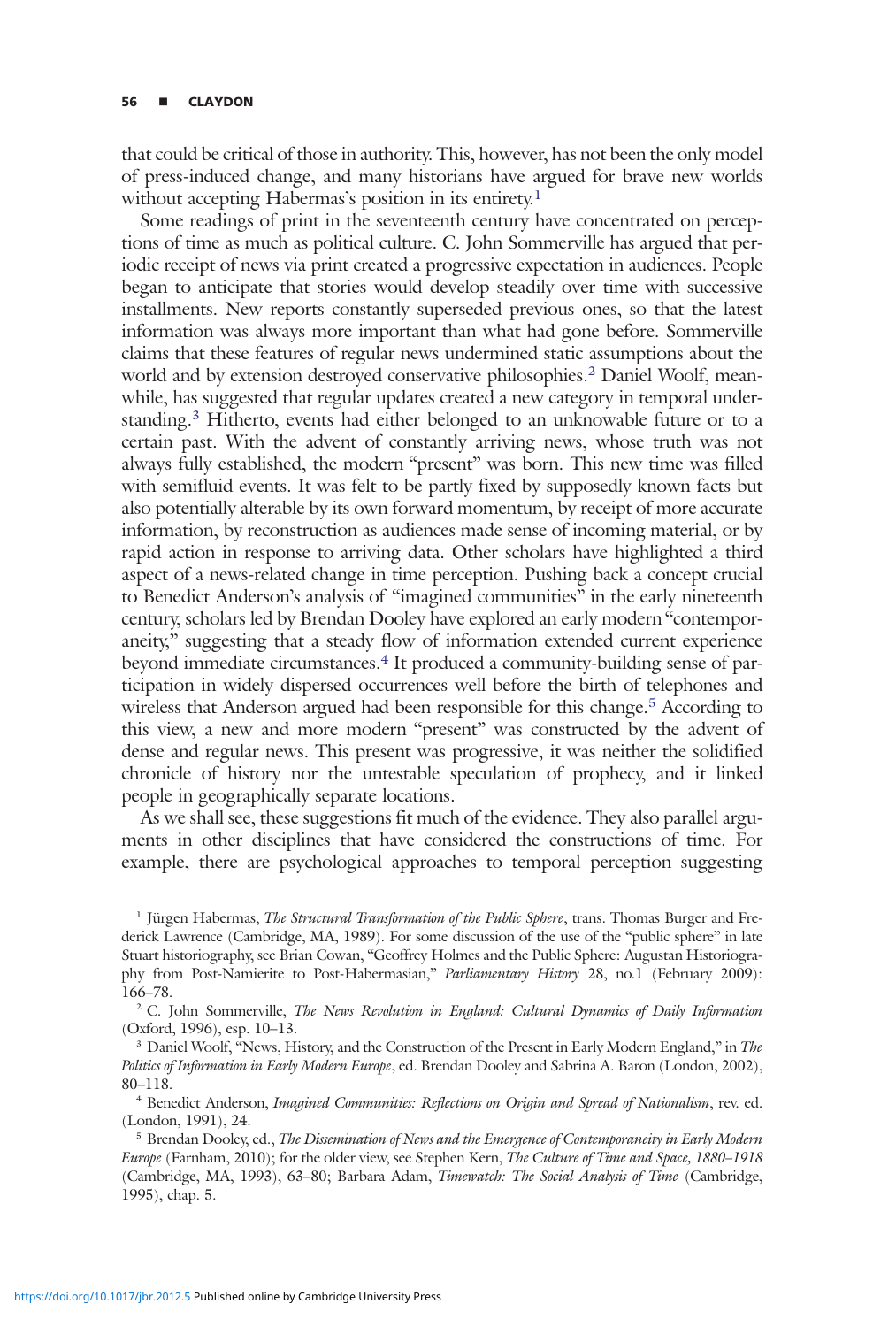that a density of novel sense data creates and prolongs awareness of the present by forcing self-conscious reflection on immediate events.<sup>6</sup> Similarly, some accounts of the rise of the novel in the early eighteenth century see the emergence of a new genre based on a new understanding of present time. This innovative form of fiction borrowed textual forms from news media and was centered on the experience of a closely described current moment whose meaning was under construction through the actions of individual characters.7 Again, some scholars have posited that—some time after the Middle Ages—a shift occurred in conceptions of chronology, from time being "full"—that is, structured by an overarching divine purpose and measured against the religious rituals that celebrated this—to time being "empty," an abstractly measured void to be filled by human action. This latter understanding focused attention on sequential, individual events, rather than the telos of any overall narrative. It was supported as well by the wider ownership of clocks and watches, greater attention to the supposedly efficient use of time, and the rise of diurnal literary forms such as the diary, travel journal, and, once again, the newspaper.<sup>8</sup>

Yet for all the promise of these ideas, a close study of journalism during the first great flowering of the press in the seventeenth century may make us pause. In the twenty or so years after the 1695 lapse of censorship, we see regular and dense news coverage. The period was marked by an expansion in the number of titles that lasted more than a few issues and the advent of dailies in 1702. Newspapers provided progressive narratives of near-contemporary events—publishing regularly, they were able to keep readers abreast of recently occurring developments as information reached them—and they supplied constantly updated stories that refined and replaced earlier reports. Yet the press had other features less familiar to twentyfirst-century readers. These structured information in ways that do not fit recent interpretations so neatly. As we shall see, newspapers could repeat material so that they froze rather than advanced narrative. They might fracture the present into different geographically dispersed moments. They might present current events in the form of fixed chronicles, rather than as evolving stories. We need to explore these features, or we may conclude that early modern constructions of time were closer to those of the twenty-first century than they actually were. Late Stuart conditions were often far removed from the constant news culture that has surrounded us for some decades and that may be influencing how we (mis)understand the past.

# ■■■

<sup>6</sup> See, for example, George Herbert Mead, The Philosophy of the Present (Chicago, 1932), and Mind, Self and Society (Chicago, 1934); Robert E. Ornstein, On the Experience of Time (Baltimore, 1969); Michael G. Flaherty, A Watched Pot: How We Experience Time (New York, 1999).

<sup>7</sup> Ian Watt, The Rise of the Novel (London, 1957); Lennard J. Davis, Factual Fictions: The Origins of the English Novel (New York, 1983); J. Paul Hunter, Before Novels: The Cultural Contexts of Eighteenth-Century English Fiction (New York, 1990).

<sup>8</sup> Among works to advance versions of this idea are Anderson, *Imagined Communities*; Michel Foucault, Discipline and Punish: The Birth of the Prison, trans. Alan Sheridan (New York, 1977); Jacques Le Goff, "Labor, Time, and the Crisis of the Fourteenth Century," in Time, Work and Culture in the Middle Ages, trans. Arthur Goldhammer (Chicago, 1977), 43–52; E. P. Thompson, "Time, Work Discipline, and Industrial Capitalism," Past and Present 38, no.1 (January 1967): 56-97; Stuart Sherman, Telling Time: Clocks, Diaries, and the English Diurnal Form, 1660–1785 (Chicago, 1996).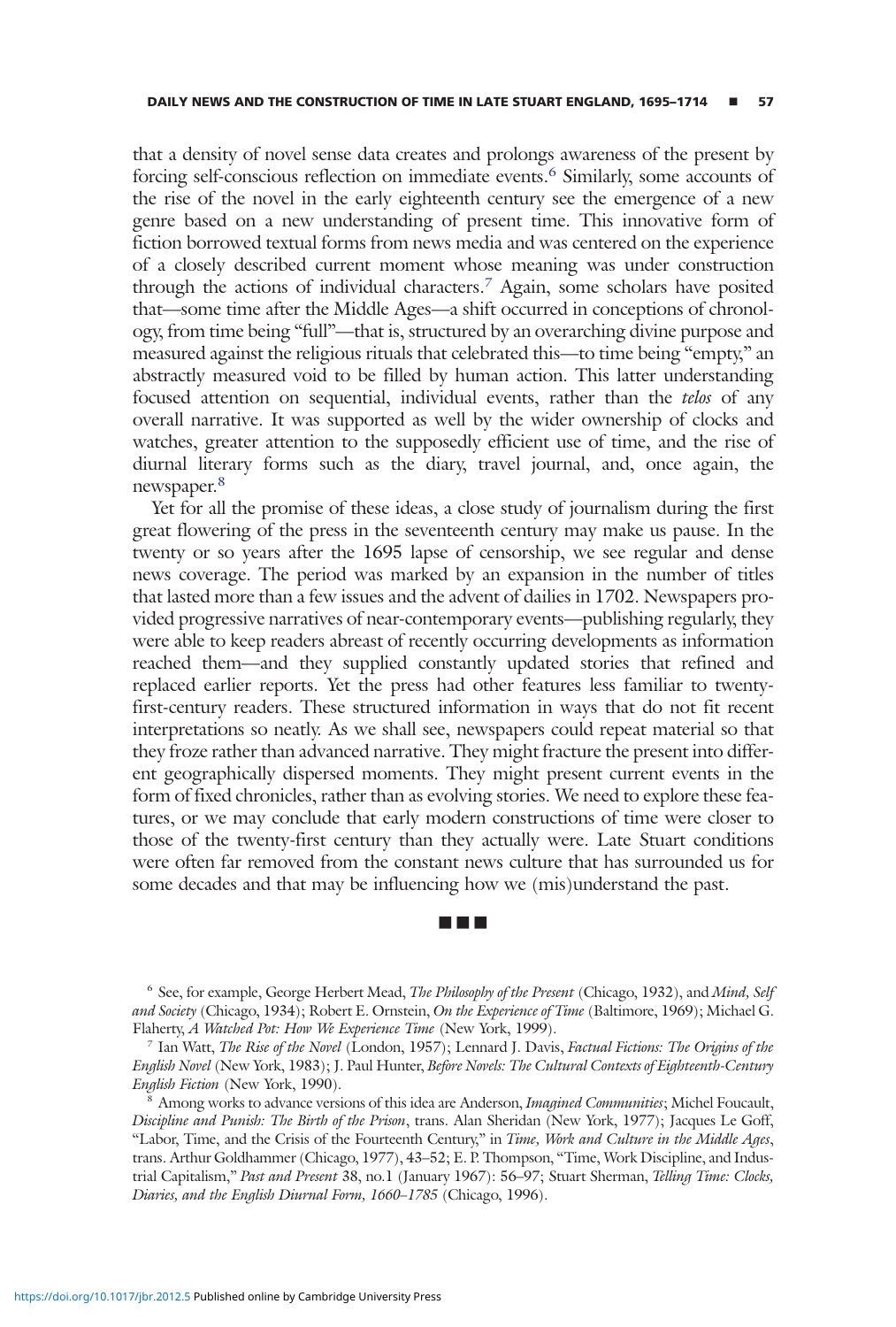#### 58 **■** CLAYDON

We should start with a brief justification for concentrating on English newspaper output in the years after 1695. We will focus on this period not because regular news was entirely novel then, but because the frequency, regularity, and density of reporting increased considerably and permanently. News, of course, had always circulated in forms such as speeches, sermons, gossip, and letters, but the development of printed pamphlets and broadsides in the Tudor era increased the flow. By the early Stuart period, regular printed accounts of recent events on the Continent, called "corantos," were circulating, and manuscript newsletters penned by scribes retained by provincial gentry were flowing from London. The civil war years saw the emergence of "newsbook" periodicals in various forms, and from 1665 the London Gazette became the first long-standing publication to resemble modern newspapers: it appeared twice weekly, covered two sides of print in two columns of reports from across Europe, and ended with classified advertisements.9 Such forms of news predate the period we will concentrate upon and persisted into the early eighteenth century. News naturally continued to spread orally after 1695, though word of mouth increasingly interacted with printed forms. Letter writing became something of an art form in the eighteenth century. A series of political disputes turned Queen Anne's reign into a golden age of the pamphlet and sermon.<sup>10</sup> Perhaps more surprisingly, manuscript newsletters continued to thrive after 1695. Using the same mail delivery services as the new journals, they could sometimes compete with print for speed, and they found a wide audience when read aloud in such public places as coffeehouses. In some ways they perhaps even had advantages over newspapers. They could also be tailored more precisely for an individual audience, and as Alex Barber has found, they could have better penetration of the provinces or unique sources of information such as accounts of parliamentary debates.<sup>11</sup>

Yet for all their vigor, pre-1695 forms of media had limitations. They lacked the regular, consistent, and speedy communication of information that emerged in the newspapers of the last Stuart decades. It is true that nonprint news spread rapidly

<sup>10</sup> Among a huge literature that supports this, see Adam Fox, Oral and Literate Culture in England, 1500–1700 (Oxford, 2000), chap. 7; Mark Knights, Representation and Misrepresentation in Later Stuart Britain: Partisanship and Political Culture (Oxford, 2005), chap. 5; Jonathan Barry, "Communicating with Authority: The Uses of Script, Print and Speech in Bristol, 1640–1714," in The Uses of Script and Print, 1300–1700, ed. Julia Crick and Alexandra Walsham (Cambridge, 2004), 191–208; Susan E. Whyman, The Pen and the People: English Letter Writers, 1660–1800 (Oxford, 2009); J. A. Downie, Robert Harley and the Press: Propaganda and Public Opinion in the Age of Swift and Defoe (Cambridge, 1979); Tony Claydon, "The Sermon, the Public Sphere and the Political Culture of Late Seventeenth-Century England," in The English Sermon Revised, ed. Lori Anne Ferrell and Peter McCullough (Manchester, 2000), 208–34. The London Gazette is still with us: www.london-gazette.co.uk.

<sup>11</sup> See the list of late Stuart newsletters compiled by Mark Knights and printed in The Entring Book of Roger Morrice, 1677–1691, 6 vols., ed. Mark Goldie, John Spurr, Tim Harris, Stephen Taylor, Mark Knights, and Jason McElligott (Woodbridge, 2007), 1:567–69; the comments on public reading in that work at 1:127; and the tailoring to the North Welsh gentry in the Mostyn Newsletters kept at Bangor, referred to me by Samuel Garland. Alex Barber's forthcoming "The Communication of Sin": The War for Free Expression, 1695–1715 (Woodbridge, 2012) will have full consideration of later newsletters.

<sup>9</sup> A good short overview of the press in the seventeenth century is provided by Bob Harris, Politics and the Rise of the Press, 1620–1800 (London, 1996), chap.1. Useful reflections on the nature of early news products can be found in Joad Raymond, The Invention of the Newspaper (Oxford, 1996). The most comprehensive collection of early English newspapers is the Burney Collection at the British Library, available to subscribers online via Gale Cengage Learning.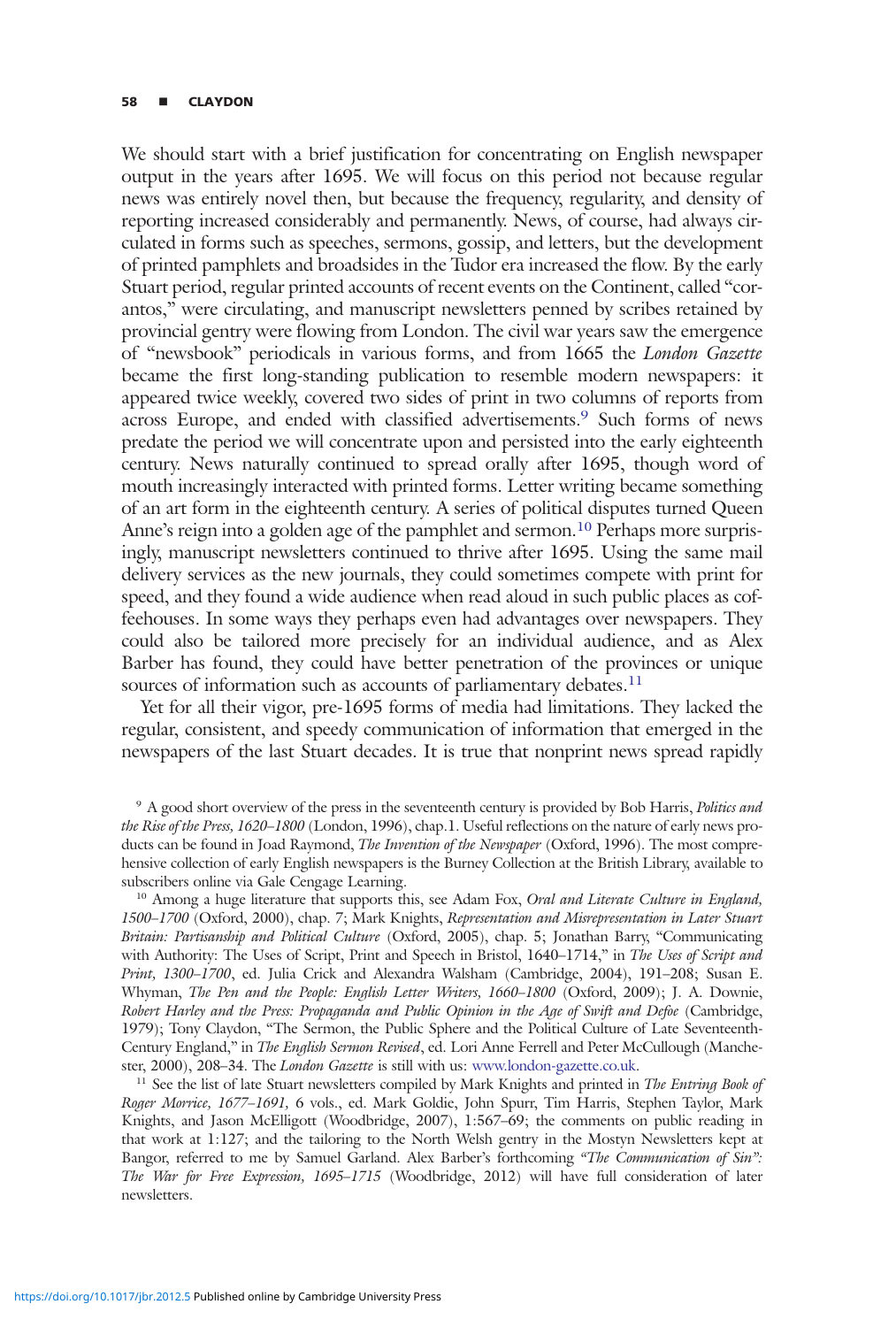and effectively by word of mouth. Rumor raced through neighbourhoods, and sometimes community leaders served as local broadcasters (e.g., Thomas Cotton read manuscript newsletters aloud to neighbors in 1630s Colchester).<sup>12</sup> However, the initial audience for speech and handwriting was smaller than for printed material, and the older media lacked newspapers' organized distribution and their guarantee that stories would not be altered in the telling. Meanwhile, among genres of printed works, nonperiodicals could not provide regular and predictable updates. Newspapers did exist in the Restoration era, but the legal framework under which publishers had to operate before William III's reign discouraged journalism. Except in periods of political dislocation—which, though important, were relatively short—printed material was subject to systems of prepublication censorship. Obeying the rules meant delay and possible external editing. These were severe handicaps for newspapers, whose speed and comprehensiveness were major selling points. Evading the rules was relatively easy for publishers of individual works, but this was more problematic for periodicals because they required a regular production process, which authorities had a better chance of detecting. As a result, newspaper coverage was thin until 1695, at which point political problems with the appointment of censors persuaded Parliament to allow prepublication supervision to lapse.<sup>13</sup> Before this, the government-controlled *London Gazette* was only really challenged by other titles at times of political turmoil when legislation was unenforceable or went unrenewed.<sup>14</sup>

After 1695, by contrast, the newspaper press expanded at an astonishing rate. Within a year, three thrice-weekly titles were competing with the Gazette. The Flying Post, the Post Man, and the Post Boy were published on Tuesdays, Thursdays, and Saturdays.<sup>15</sup> These were the days the mail left London for the provinces: appearing on these mornings ensured a wide and rapid circulation. The works differed in their political sympathies—the Flying Post, for example, was Whiggish and the Post Boy, Tory—so they sometimes gave prominence to rather different stories. Coverage was soon extended further as the three new titles were joined by a growing number of other newspapers. The date 11 March 1702 saw the first appearance of the *Daily Courant*. As its name hints, this was the first paper to appear every day, except Sundays.

Precise quantification of this press explosion runs into difficulties of definition. What exactly should we count as a newspaper, considering that some publications reported current affairs but appeared once a month or less, while others were confined to narrow topics such as agricultural prices, parliamentary votes, or stock movements?<sup>16</sup> If we restrict ourselves to productions appearing at least once a week and containing a

<sup>12</sup> Cited by Harris, Politics, 7.

<sup>13</sup> The best account is R. Astbury, "The Renewal of the Licensing Act in 1693 and Its Lapse in 1695," Library 5, no. 33 (December 1978): 296–322.

<sup>14</sup> Official control was weak during the civil wars (1640–49); licensing legislation lapsed during the exclusion crisis (1678–83) and the Glorious Revolution (1688–89).

<sup>15</sup> The *Flying Post* began publication on 7 May 1695; the Post Boy on 17 May 1695. The Post Man first appeared under that title on 24 October 1695, though it had had a preexistence as "An Account of the Publick Transactions of Christendom" and other title variants since autumn 1694. It therefore fit the pattern of sporadic publication until 1695.

<sup>16</sup> See such 1690s publications as the monthly *Present State of Europe*; or the specialist press such as *The* Collection for the Improvement of Husbandry and Trade, The Course of the Exchange, or The Votes of the House of Commons.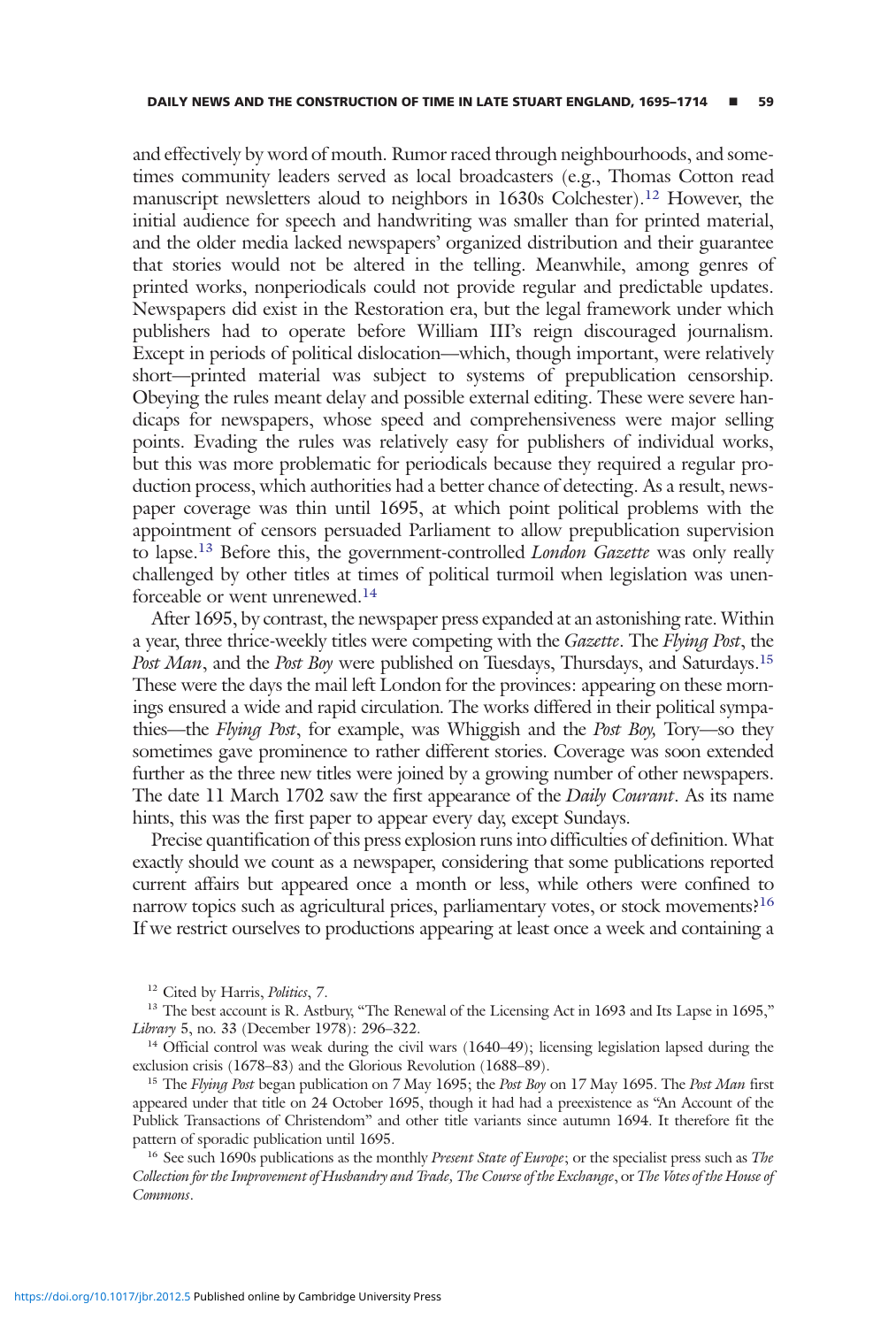#### <sup>60</sup> ▪ CLAYDON

reasonably broad mix of information, exclude foreign language productions printed in England (the London Gazette also appeared as the Gazette de Londres), and use Carolyn Nelson and Mathew Seccombe's catalog of British newspapers to aid the calculation, we arrive at the following figures for sample months in the 1690s.17 In March 1692, seventeen newspaper issues appeared, dominated by nine from the London Gazette. By March 1696, this had risen to fifty-nine issues, with the *Flying Post*, the Post Man, and the Post Boy having thirteen or fourteen copies each, and by March 1700 the figure was up to seventy-seven. This number was soon to rocket further with the over twenty-five issues per month of the *Daily Courant* and the advent of a variety of other papers in the early years of Queen Anne.

This level of activity represented a significantly denser and more sustained production of news than had ever occurred before. It far outstripped the 1640s when some, usually only weekly, news periodicals had established themselves, and it lasted far longer than the temporary spike in printing during the exclusion crisis. As Mark Knights has argued, 1695 was a watershed and a key stage in the emergence of a new kind of "print culture."<sup>18</sup> So if we want to test whether regular news constructed a different kind of time, the later Stuart period in England is the best proving ground. This is true even if some features of the world we will be exploring had emerged in some earlier moments of press freedom and even though scholars are correct to warn that we can exaggerate the novelty of William's and Anne's reigns.<sup>19</sup> In what follows, we will look at the rich and sustained record of the newspapers between 1695 and 1713 (the latter year makes a convenient terminus since it saw the end of a major news story in the War of Spanish Succession). We will concentrate in particular on the period after the birth of the *Daily Courant* and give prominence to that paper in particular. This is partly because the *Courant's* more frequent appearance ramped up the overall number of issues and partly because it embodied the kind of closely spaced updating whose effects we wish to analyze. It is also, however, because the journal was so typical of the newspapers of its day. In the period we are studying, periodicals that concentrated on conveying facts, including the Courant, were remarkably similar in format and in assumptions about how to present data. A shared set of practices, one we shall describe and explore, defined the newspaper genre and gave a very particular flavor to the later Stuart culture of information.20

An initial survey of the press in our two decades provides some support for the idea of a new kind of present in the early modern world. Most important, it demonstrates

■■■

<sup>20</sup> The features of newspapers described in this article were closely shared by the British Mercury, Daily Courant, English Post, Evening Post, Flying Post, London Gazette, Post Boy, Post Man, and Supplement.

<sup>&</sup>lt;sup>17</sup> Carolyn Nelson and Matthew Seccombe, eds., *British Newspapers and Periodicals*, 1641–1700: A Short Title Catalogue (New York, 1987).

<sup>&</sup>lt;sup>18</sup> Knights, Representation and Misrepresentation, 227-28.

<sup>&</sup>lt;sup>19</sup> Works exploring news culture before 1695 include Jason Peacey, "Print Culture and Political Lobbying during the English Civil Wars," Parliamentary History 26, no.1 (Spring 2007): 30–48; Jason McElligott, Royalism, Print and Censorship in Revolutionary England (Woodbridge, 2007); Joad Raymond, ed., News, Newspapers and Society in Early Modern Britain (London, 1999); Ian Atherton, "The Press and Popular Political Opinion," in A Companion to Stuart Britain, ed. Barry Coward (Oxford, 2003), 88– 110; and other works by these author and editors.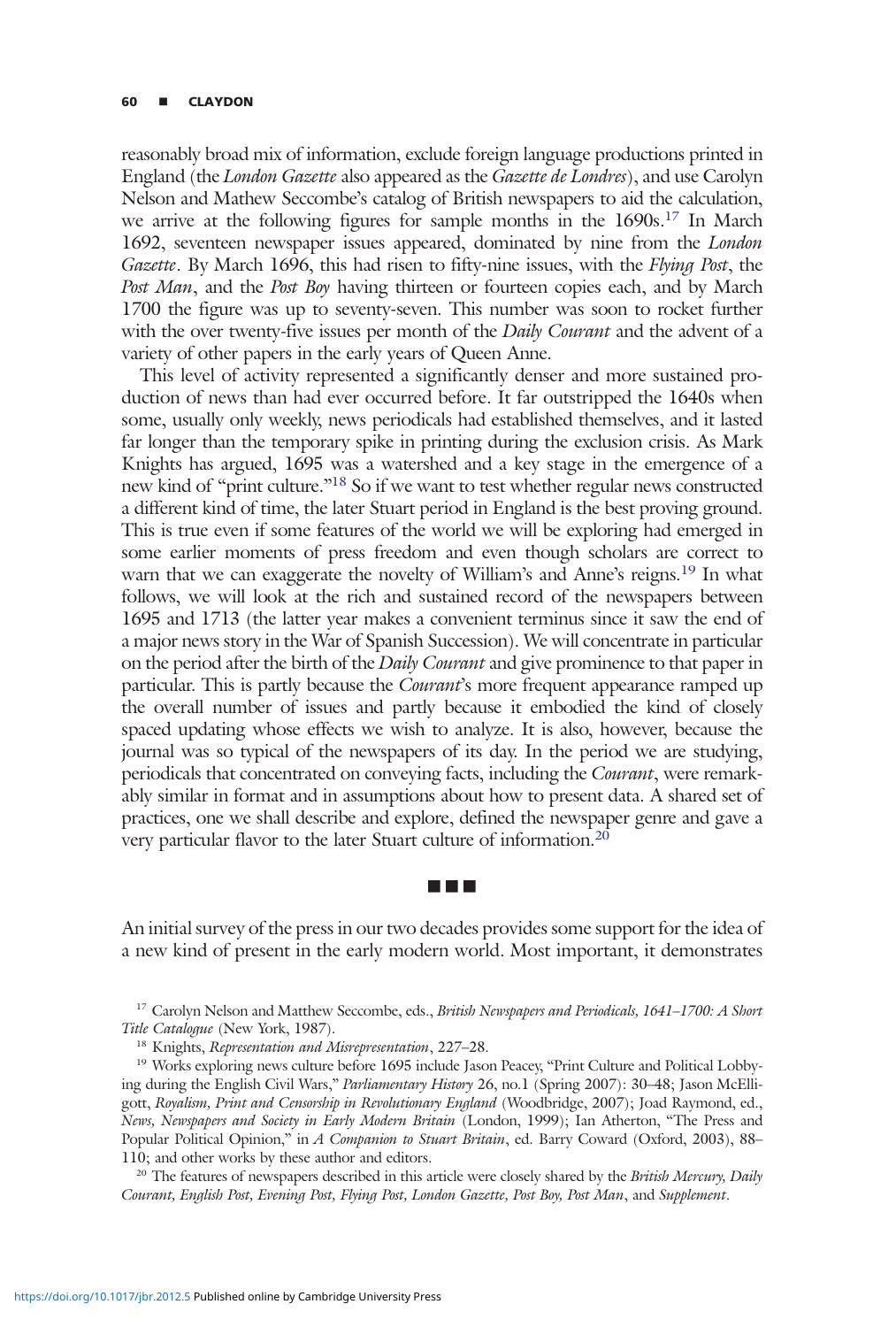the kind of unfolding of reports over days, or even weeks, that would be central to a progressive and fluidly developing sense of time. Once papers appeared frequently, they could give regular and predictable updates on stories occurring over an extended period. For example, Marlborough's heroic march through Germany to the Danube in the summer of 1704 was breathtakingly rapid by the standards of early modern military maneuvers. Yet it nevertheless took some weeks to accomplish and was followed throughout by the press. On 1 June, the *Daily Courant* reported that the duke had arrived at Kassel on the Rhine, crossed the Main at Kostheim opposite Mainz, and then arrived at Darmstadt, all within a two-day period.<sup>21</sup> On 6 June, the *Post* Man had him further on, passing the River Necker at Ladenberg, arriving at Eppingen and being expected soon at Heilbronn.<sup>22</sup> Other military maneuvers and long sieges were reported in a similar style and were the very stuff of news coverage in an era of prolonged war.

The results of general elections was another kind of rolling story because results took so long to emerge from the process of counting votes. These stories were also prominent in the later Stuart press, given the frequent polling after the 1694 Triennial Act. Unlike modern British elections, voting occurred on different dates in different places (if it occurred at all—uncontested constituencies could declare their MPs much sooner than ones that had to organize ballots), so it took papers many issues to relay the nationwide picture. The coverage of the tumultuous 1710 election was typical. For some weeks before the first results, newspapers had been relaying candidacies and party mobilizations, but on 5 October they could finally start to list elected members from such early-declaring constituencies as Arundel, Buckingham, Chichester, Hertford, St. Albans, and Windsor.<sup>23</sup> These announcements, however, were just the start of a long set. For the weeks through late November, when returns from Scotland began to dominate, papers carried an almost unbroken series of results. For instance, the *Courant* carried declarations every weekday from 5 October to 15 October. It broke the run the next day, but the 16 October issue did mention that the election in the City of London had been too disputed to conclude. The paper was back to reporting a substantial list of elections on 17 October.<sup>24</sup> Even the results from one constituency could spread over time. Voting for some seats lasted more than a day, which, given that balloting was by public declaration, produced interim tallies that papers could print before the final result. This was the case in Southwark in 1710. The very paper that recorded the first national returns also reported that voting in the Surrey borough had started, but was incomplete, and noted the level of support that the candidates had received thus far.<sup>25</sup> Here Woolf's idea of a fluid present seems particularly pertinent. Regularly appearing papers were able to report an emerging result. In constituencies where voting took days, they could even print a situation that changed as further votes—perhaps

<sup>&</sup>lt;sup>21</sup> Daily Courant, 664, 1 June 1704. As is explained in the main text of this article, late Stuart newspapers had no headlines giving a title for individual items; all items were anonymous.

<sup>22</sup> Post Man, 668, 6 June 1704.

<sup>&</sup>lt;sup>23</sup> Among papers to carry results was *Daily Courant*, 2793, 5 October 1710; *Daily Courant*, 2794, 6 October 1710; Daily Courant, 2795, 7 October 1710; Evening Post, 180, 5–7 October 1710; London Gazette, 4753, 5–7 October 1710; Post Man, 1924, 5–7 October 1710.

<sup>24</sup> Daily Courant, 2793–2803, 5–17 October 1710.

<sup>&</sup>lt;sup>25</sup> Daily Courant, 2793, 5 October 1710.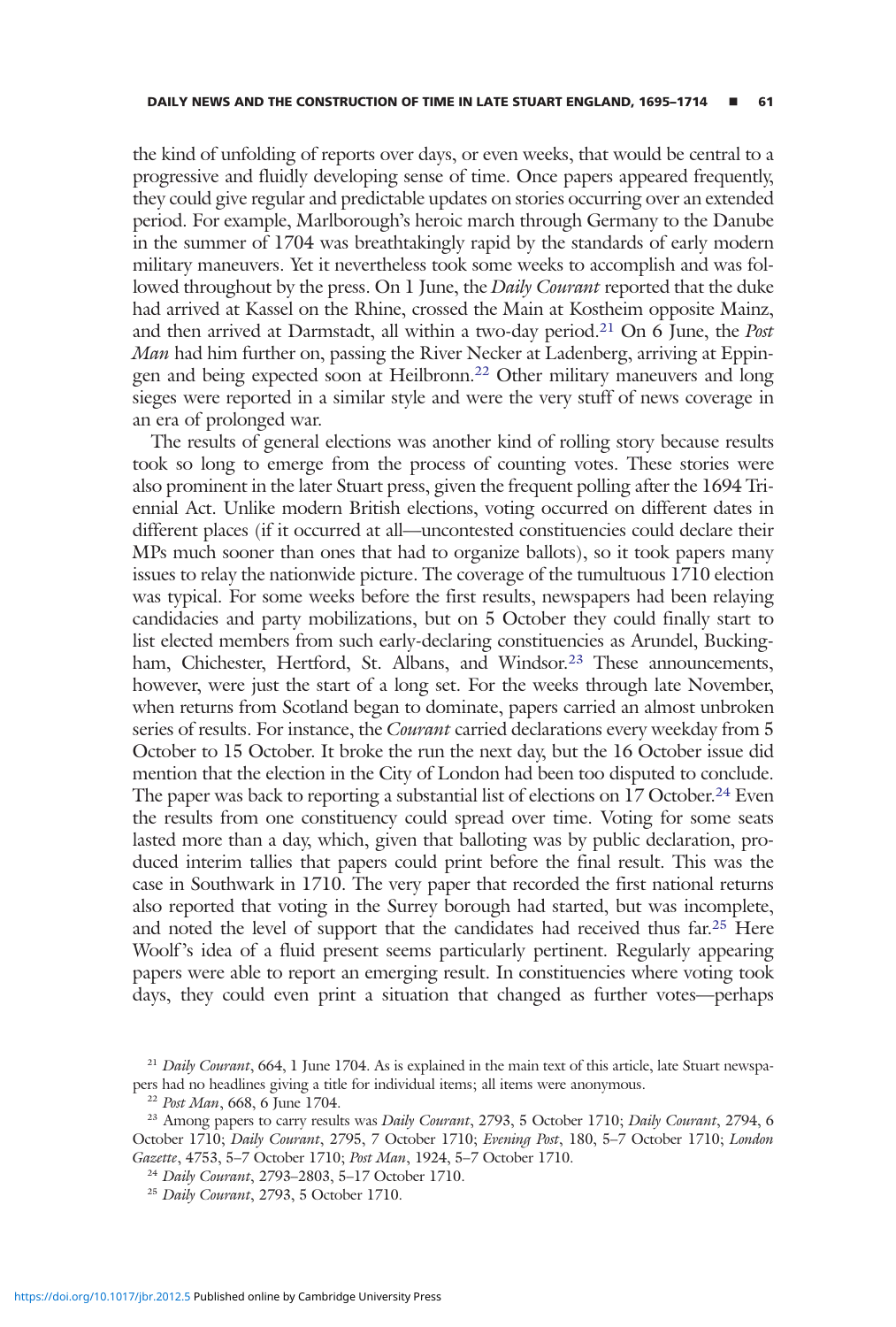even ones cast in reaction to the initial reporting—came in. Potentially, news might not only create a present but also alter it.

Less obvious for twenty-first-century readers used to instant reporting from around the globe, the practicalities of early modern journalism meant that even if an event were over in a day or less, the mechanisms of news production could ensure coverage over a much longer period. First, information could travel no quicker than speeding horsemen or ships with favorable winds could bring it. This meant that accidents of travel could delay lines of communication and so prolong the reporting season. If news was carried by more than one messenger, messages about a single event could reach London days apart, but papers would reopen the story if material that arrived later contained fresh details. Second, newspapers generally lacked direct European correspondents. Instead, they relied on translating the reports in Continental journals to cover foreign affairs. These overseas papers organs such as the Leiden, Paris, or Amsterdam Gazettes—could give valuably different perspectives, which the English press was happy to reflect, but it could take different lengths of time for these other publications to print the news themselves and then for copies to be processed by London journalists.

A good example of a one-day event reported over time was Marlborough's famous victory at Blenheim in 1704. The basic information about this reached London quickly, as the commander sent an express messenger, Colonel Parke, to Queen Anne with the core story. Parke brought all the facts he had had time to collate before leaving camp at seven on the evening of the battle, but this rapid departure did little to shorten the eight days it took him to reach Whitehall. The government ordered his news to be published immediately in an official broadside, and a brief summary of Parke's information appeared in the Daily Courant the next day, 11 August.<sup>26</sup> A full account, however, emerged more slowly. On 12 August, the *Courant* expanded its coverage but clearly had not yet seen the initial broadside. It introduced its piece by recording that Parke's message "is said to be in the Main to this effect," but it did include details not contained in the official publication, which it may have received from reports of the messenger's informal briefings.27 This date, 12 August, also brought the thriceweekly papers their first chance to report the victory. The Post Man had seen the broadside and summarized it, supplementing it with information from letters from the royal court, where Parke was clearly expanding on his story.28

The next day revealed still further information in a second official broadside. This reproduced a full letter from Marlborough to the queen, sent by a second messenger on the morning after the battle.<sup>29</sup> The slightly delayed dispatch meant the general had now had an opportunity to record more details, but it also meant his words did not arrive at court until three days after the initial report. The next day, 13 August, was a Sunday, so no newspapers appeared to advance the story, but over the next couple of weeks more and more facts about Blenheim unfolded. These appeared only gradually because they relied on intermediate publication or were

<sup>&</sup>lt;sup>26</sup> This Afternoon Colonel Park [sic], Aid de Camp to His Grace the Duke of Marlborough (London, 10 August 1704); Daily Courant, 725, 11 August 1704.

<sup>&</sup>lt;sup>27</sup> Daily Courant, 726, 12 August 1704.

<sup>28</sup> Post Man, 1306, 10–12 August 1704; 1309, 19–22 August 1704.

<sup>&</sup>lt;sup>29</sup> The Lord Tunbridge Arrived Here this Evening, Being Sent by His Grace the Duke of Marlborough (Windsor, 13 August 1704).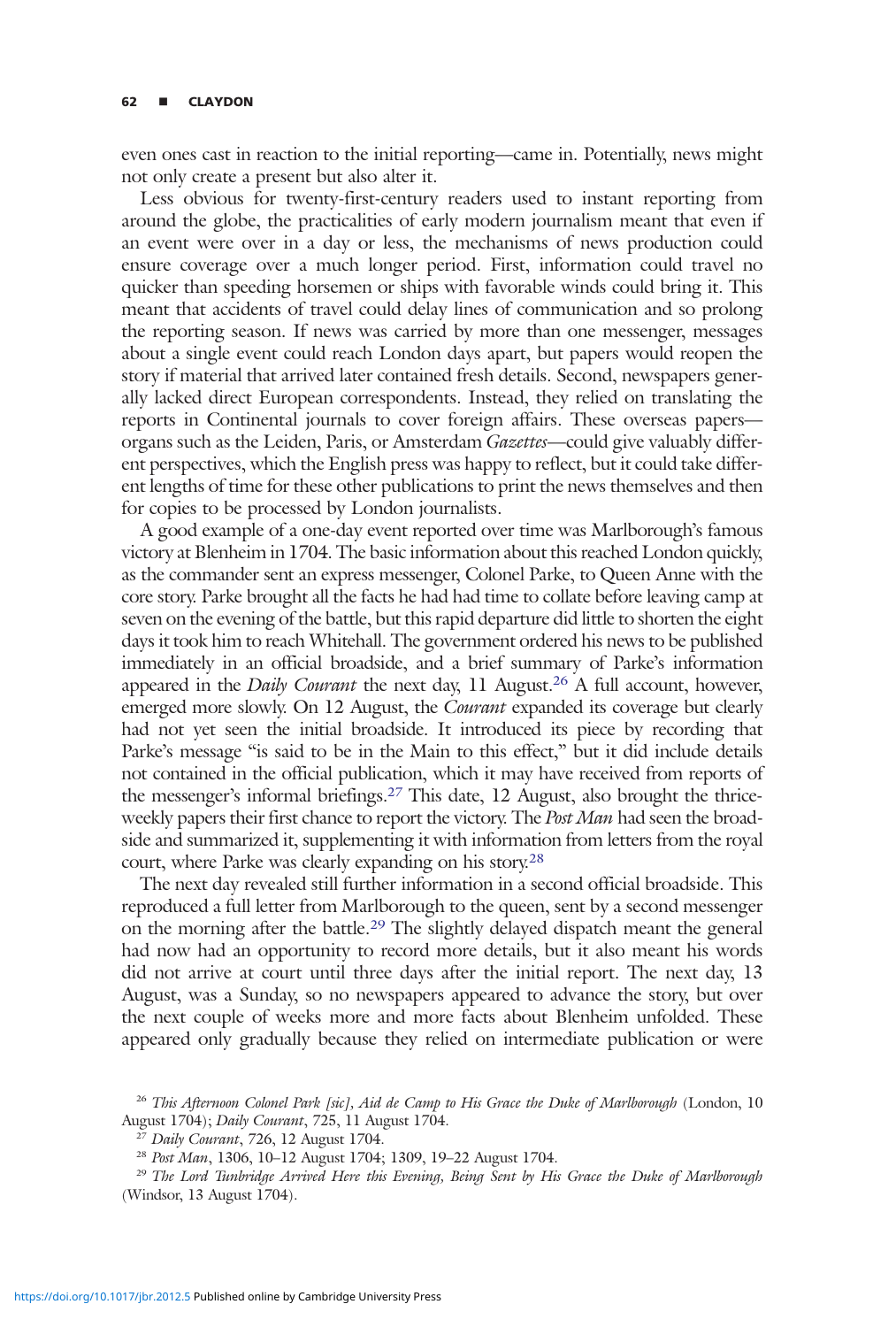contained in letters that had taken witnesses time to write and get to London. On 15 August, the Daily Courant, the Flying Post, and the Post Man all reproduced Marlborough's letter about the battle to the States-General of the Netherlands, which had been printed in the Dutch papers a week before. Similarly, on 17 August, the Post Man printed a letter from a Dutch general to his political masters in Holland that carried a detailed account of the fighting from an English witness on 22 August.<sup>30</sup> Thus, delays in communication meant coverage of Blenheim spread over many days. White Kennett, the curate of St. Boltolph's, Aldgate commented on this, as he observed how the outcome of battle seemed better the more one steadily knew about it. In a thanksgiving sermon, he noted: "[W]e were not deceived or disappointed in the most early Informations given us … fresher Reports have still brought the better News, and the Success proves every day greater and greater."<sup>31</sup>

Late Stuart newspapers therefore encouraged a fluid sense of the present. By providing numerous updates and expansions of stories, they habituated readers to the idea that first impressions might alter and that reality might not be exactly as it had first seemed. In fact, the impossibility of swift travel meant this feature of reporting was even more prominent than in the twenty-first-century press. Yet for all this, other aspects of seventeenth- and eighteenth-century journalism confused this temporal sense, challenging some of the recent scholarship that has posited a "modern" sense of news-generated time. As we have just explored, the receipt and presentation of news around 1700 was not identical to the fully modern situation. This meant that the conception of the present could not be quite the same either.

We can start with the central difficulty in communicating over long distances. Among other effects, this disordered narrative and fragmented the present into a series of geographically separated constructions of contemporary time. To see this, it is worth examining how long it actually took to print the news from various locations. This is a question on which there seems to be surprisingly little systematic research. The approach taken here is to read all the stories in the *Courant* for June 1705 and June 1710.<sup>32</sup> This newspaper was chosen because it was a daily. Its news was therefore not delayed by a publication cycle—save the Sunday hiatus and some other exceptions explored below—but merely by slowness of communication. The months were picked more or less at random, but they came after the very first years of the Courant's history and so avoided any early immaturity in its newsgathering. These months also represent the summer campaigning season, during which time extensive warfare involving almost all the major European powers of the day ensured that stories were unfolding in widely separated parts of the world.

Reading the stories and counting the number of days between the reported date of events and the date of their publication reveals the following results. Occurrences in London most often appeared in print the day after they had happened. Events from elsewhere in Britain could take a little longer to report, usually depending on distance from the capital. So, for example, news of ship movements typically took two or three days from places in the southeast of England; they took four to six days from west or

<sup>30</sup> Post Man, 1307, 12–15 August 1704; Flying Post, [1448], 12–15 August 1704; Daily Courant, 728, 15 August 1704.

<sup>&</sup>lt;sup>31</sup> White Kennett, A Sermon Preached in St Botolph, Aldgate, in London, on September VII (London, 1704), 14.

<sup>&</sup>lt;sup>32</sup> Though see Woolf, "News, History," 84-86.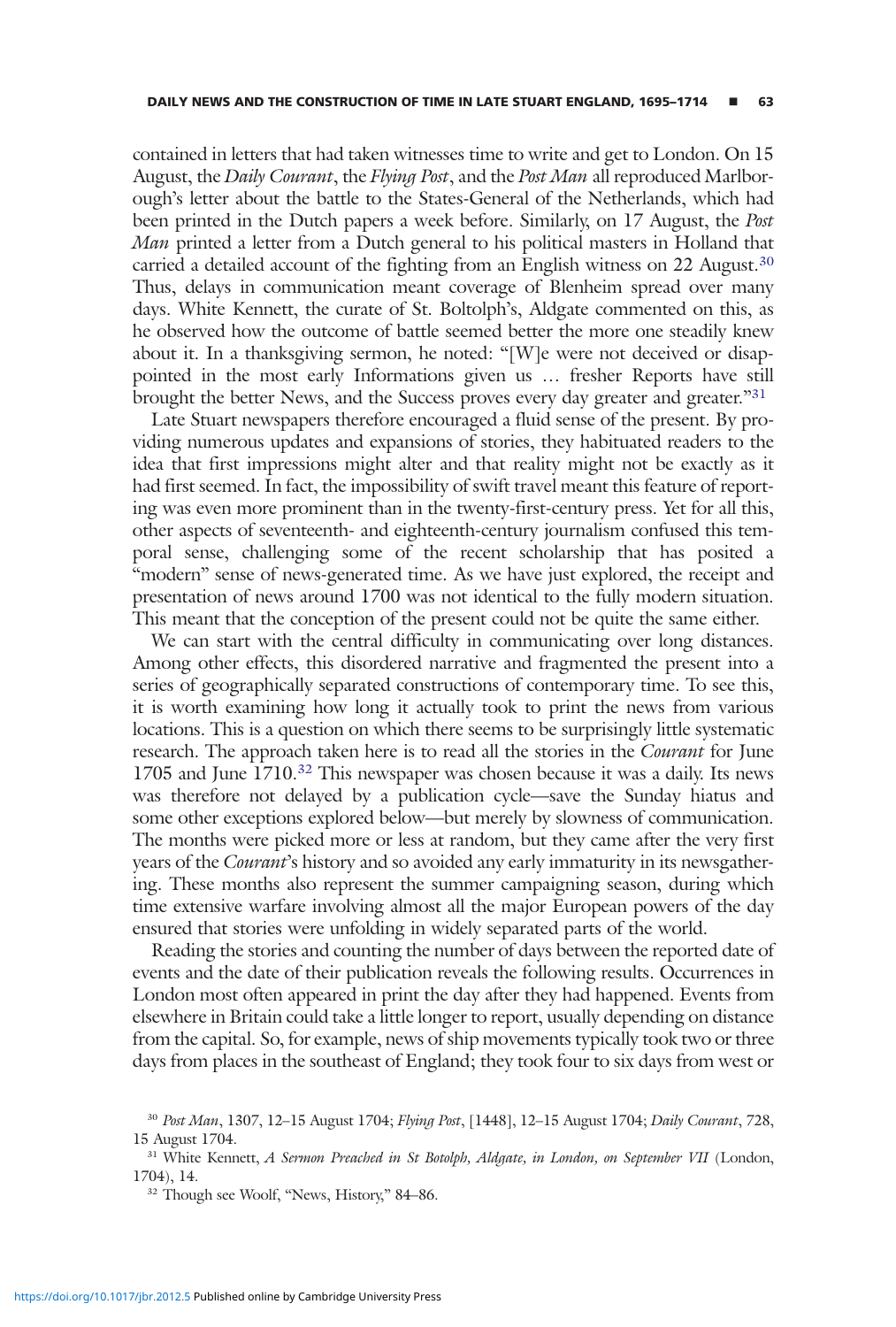#### <sup>64</sup> ▪ CLAYDON

north country ports and a bit longer from distant Scots harbors. A run of reports in the *Daily Courant* for 30 June 1705 illustrates the pattern nicely.<sup>33</sup> Reporting from places overseas took longer and could scatter further from any norm because of the great uncertainty of maritime travel, but if all went well, the Courant could print news from Dutch towns in about five to seven days, from Dublin in about eight to ten days, and from Paris in around seven days to a fortnight. Moving out from cities to battlefields or away from northwest Europe naturally created longer delays. Clashes between French and English armies in Flanders and along the lower Rhine were usually reported within two weeks of their occurrence, although this could sometimes spread to nearly a month. Battles in northern Italy made it to the London press somewhere between twenty and thirty days later, while reports of maneuvers in Poland or the Baltic took about the same time. Dispatches from Spanish camps took between three and five weeks, mostly because the London papers got their freshest information via the Italian ports that supplied the anti-French war effort in the Iberian Peninsula. Meanwhile, the details of politics in Madrid, Naples, or Rome spent nearly a month in transit, tales of Habsburg intrigues took about the same time from Vienna, and updates from the Russian court in St. Petersburg never arrived in less than forty days.

The June Courants for our two years contained no news from beyond Europe. In fact, the absence of extra-Continental news is a notable feature of the press as a whole; this must question the geographical extent of any "contemporaneity." A sample of another month, September 1707, yielded only four stories from outside Continental Christendom in all the papers surviving in the British Library's Burney collection. Two were near duplicate reports of a naval skirmish near Antigua; the other two were updates on politics in Constantinople—which of course was technically, if not culturally, inside Europe.<sup>34</sup> On those rare occasions when there was information from beyond the Continent, it took months. For example, the Flying Post for 8 August 1704 reported the arrival of ships from the West Indies, bringing news from across the colonies. By this route, readers heard of events in Virginia, Boston, New York, and across the Caribbean, but these had happened as long ago as April and May, a whole season earlier.<sup>35</sup> Similarly, the *Courant* for 14 December 1703 had letters dated 17 September that described an attack on the Bahamas that had occurred in July, so this news took nearly half a year to arrive. While the Antigua battle we noted in 1707 was reported by one of the ships involved, it still took nine and a half weeks to get to London. Taken together, these long delays from anywhere outside northwest Europe demonstrate that the week it took to relay accounts of Blenheim via direct and express messenger were quite exceptional. While historians have rightly stressed the richness of the networks of communication that bound nations together in the early modern period, we must remember there had been no revolutionary advances in the speed of travel within the European continent since the classical period and that this was a significant barrier to the spread of news.<sup>36</sup>

<sup>&</sup>lt;sup>33</sup> See, for example, the reports in *Daily Courant*, 1001, 30 June 1705.

<sup>&</sup>lt;sup>34</sup> Post Man, 1827, 4 September 1707; Daily Courant, 1739, 11 September 1707; London Gazette, 4369, 22 September 1707; 1834, 23 September 1707.

<sup>35</sup> Flying Post, 1443, 5–8 August 1704.

<sup>&</sup>lt;sup>36</sup> Work on European news networks can be traced in the bibliographies in Dooley, *Dissemination of* News, and Filippo de Vivo, Information and Communication in Venice (Oxford, 2007), 80–84.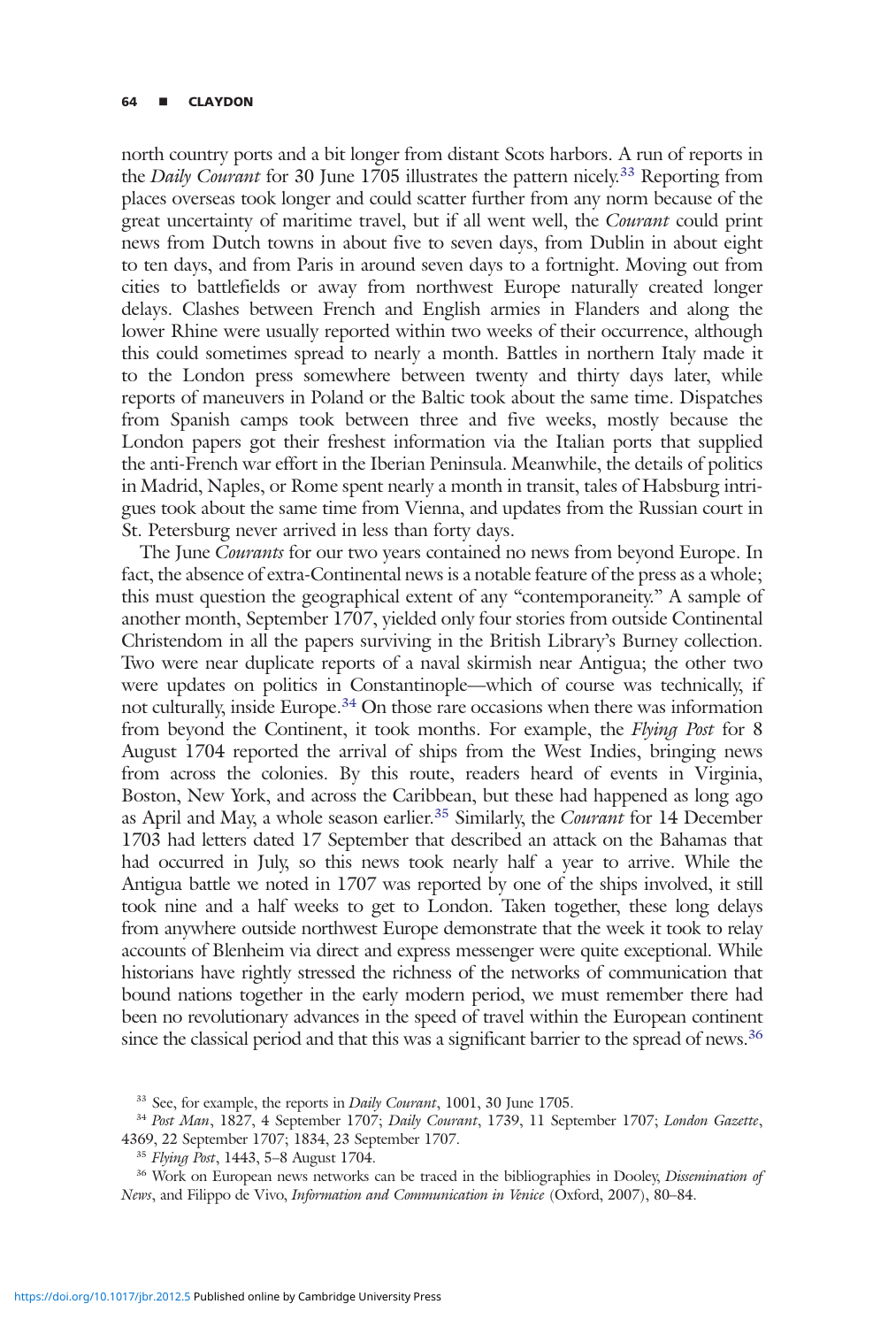At one level, of course, these sorts of time lags must have added to the uncertainty and anticipation that we have been exploring as the modern, news-generated sense of the present. Yet in other ways, they moved the possibilities of understanding this new moment very far from later conceptions. Most crucially, readers were made aware that many of the events they were receiving as news had actually occurred a considerable time ago. This was guaranteed by the prominent dating on most reports. Items usually took the form of a dispatch, which began with the place and time of their writing. The passage of time was also underlined by the fact that by convention newspapers usually led with stories from abroad. In fact, they usually placed reports from the most distant places at the top of their first column, meaning that they led with their oldest material. Compounding this was the dominance of European over domestic stories in almost every issue. Foreign material typically comprised over 90 percent of reporting. The majority of "news" was therefore quite stale, and it was prominently acknowledged to be so.

It is true that calendrical differences made some events appear more current than they actually were. Before 1752, England used the Julian dating system, which by the 1690s had fallen ten days behind the Gregorian method used on most of the Continent and fell a further day behind in 1700. The dating gap between an occurrence on mainland Europe and its London publication therefore seemed less than it was in fact because papers headed reports from the Continent with the Gregorian date while printing the Julian one at the top of the whole publication. In effect, it took the English date a week and a few days to catch up with the European date: apparent time in which the news could travel without seeming to get older. Yet readers probably knew about this temporal illusion. In a world with considerable traffic between England and Europe, many folk would have been used to the dating differences, just as people today are used to time zone differences for electronic communication around the world.<sup>37</sup> If late Stuart audiences ever forgot that two calendars were being used, they would be reminded when papers sometimes printed "n.s." after a date—for "new style," meaning the Gregorian system—or by the phenomenon of news from the near continent being reported in less than ten or eleven days, and so appearing to occur *after* the date of the paper which printed it.<sup>38</sup> All this placed readers in an analogous position to astronomers, who know that to look outward through space is also to look back in time. If newspapers were constructing a new kind of present in the late Stuart era, this novel moment was actually divided into a series of different presents, separated spatially as well as temporally.

<sup>&</sup>lt;sup>37</sup> It has become fashionable to stress England's European links in the late Stuart era. See Tony Claydon, Europe and the Making of England, 1660–1760 (Cambridge, 2007); Lisa Jardine, Going Dutch: How England Stole Holland's Glory (New York, 2008); Stephen Conway, Britain, Ireland, and Continental Europe in the Eighteenth Century (Oxford, 2011).

<sup>&</sup>lt;sup>38</sup> Conventions on explaining dating systems varied: the *Daily Courant* tended not to help its readers by saying which it was using; the Post Boy almost always did; while other publications such as the London Gazette added "n.s." to about half its foreign reports, leaving people guessing about the system elsewhere, but aware there were alternatives. This phenomenon of postdating was particularly noticeable with the citations of foreign newspapers in which events were reported to have been reported. The Daily Courant, 980, 6 June 1705, had items from the Paris Letter dated 8 June; from the Brussels Gazette dated 9 June, which gave events themselves up to 7 June at the Flanders front; from the Leiden Gazette dated 11 June; from the Amsterdam Gazette dated 12 June; and from the Amsterdam Courant dated as late as 13 June.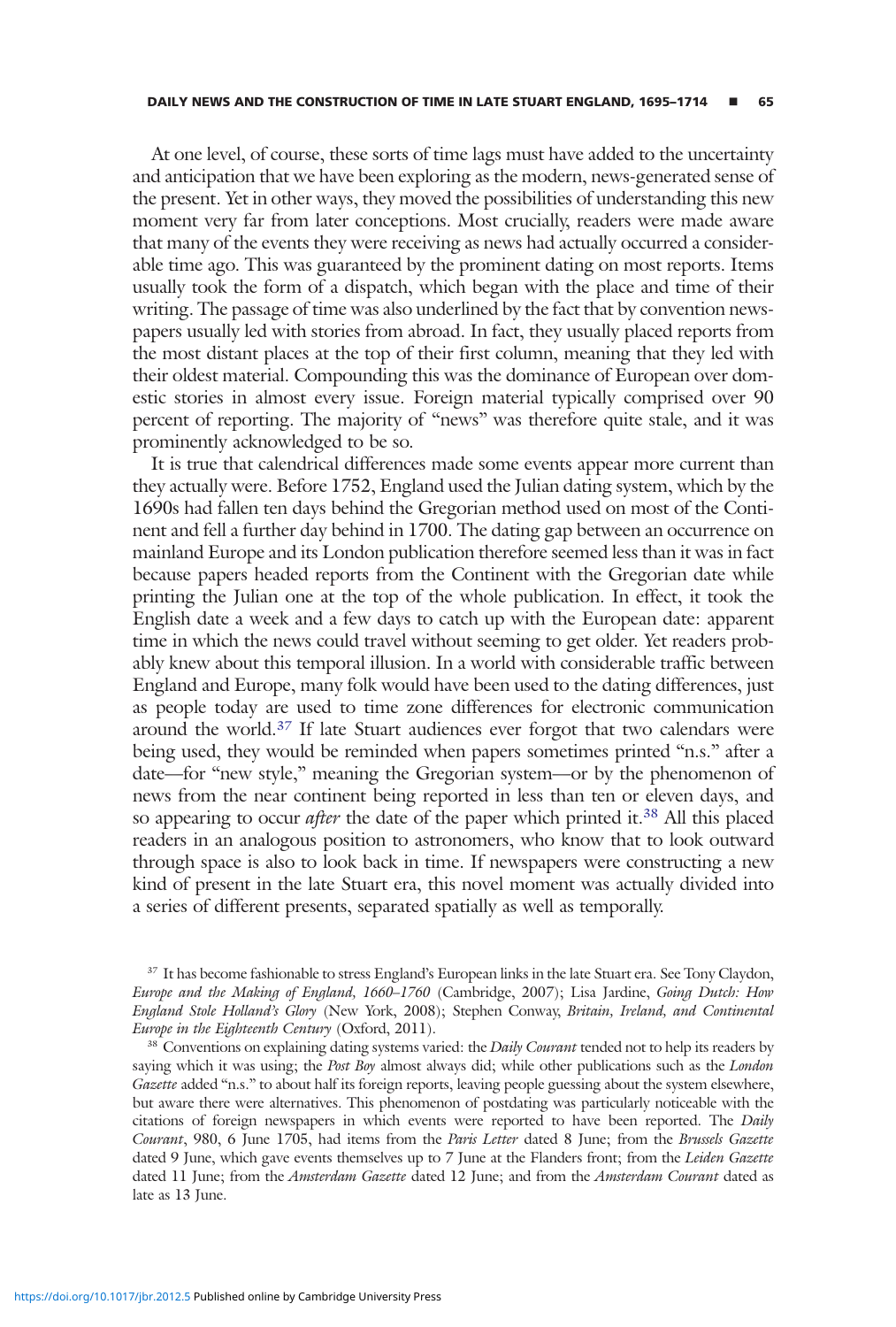# <sup>66</sup> ▪ CLAYDON

This matters because it questions some of the assumptions about a new progressive, fluid, and contemporaneous moment. Most obviously, the "present" for distant places must have had a character different from that for London in readers' minds. It would be much closer to fixed history in Woolf 's spectrum of time because what was reported from places like Spain and Poland was now long past.<sup>39</sup> Readers would be aware that even if they did not know what the consequences or sequels of the things they read about had been, much would have subsequently happened in the locations about which they were learning. There was therefore no chance that their actions might alter the flow of events, and in the distant locations themselves, the meaning of what had occurred would have become much clearer. The present was therefore philosophically different for distant places. It was less potentially flexible, and news of it was more like a historical tale, albeit one told in the style of Scheherazade, over days, as updates arrived.40

The time it took to get details from far-flung locations also meant that unfolding stories from different places could not be integrated into a coherent whole. There could not be one present narrative, but rather there was a shattered series of events, inevitably reported out of their true order. This disrupted any clear sense of contemporaneity and confused the development of stories with geographically dispersed elements. Take, for example, an issue of pressing importance to later Stuart readers: the progress of the anti-French alliances against the forces of Louis XIV in the wars of the League of Augsburg (1689–1697) and of the Spanish Succession (1702–1713). Because of the communication problems, newspapers could not really gauge the progress of the conflict or present any current state of play because variously delayed news was arriving well out of sequence.

One dramatic case illustrates how delay could reverse the pattern of events. It created an arguably false impression of an army-led British triumph, which became politically controversial as later reflection on what had *actually* happened allowed that first perception to be unpicked. The example takes us back to the battle of Blenheim, reported on 11 August 1704. Yet nine days before Marlborough's victory, Admiral Sir George Rooke had had as great a success, and arguably one with longer-term consequences, when his ships helped capture Gibraltar. Yet the news of this battle took twenty-one days to arrive in London and appear in papers, as opposed to Blenheim's nine, so information about Marlborough's actions overtook Rooke's. As a result, the admiral's triumph seemed something of a footnote to the conquest of the general, and it never achieved a moment of news dominance as Blenheim had. The first times Gibraltar appeared in the papers (14 and 15 August) it warranted a few lines, as compared to the whole columns of details that were by then being devoted to the Bavarian events.<sup>41</sup>

This mattered because of its political effect. Tories saw Rooke as more sympathetic to them than Marlborough, and they championed the navy as a less expensive, less corrupt, and less liberty-threatening military instrument than the army. Tories

<sup>39</sup> Woolf acknowledged this when talking about reactions to delayed reporting, "News, History," 83–84.

<sup>&</sup>lt;sup>40</sup> The fact of delay is acknowledged in recent work on contemporaneity, but its psychological effect is only partly explored. The introduction to Dooley, *Dissemination of News*, dismisses the problem in a short section (3–5), though some of the essays themselves wrestle with it at greater length.

<sup>&</sup>lt;sup>41</sup> See, for example, *Flying Post*,  $[1448]$ ,  $12-15$  August  $1704$ ; *Post Man*,  $1307$ ,  $12-15$  August  $1704$ ; Daily Courant, 727–28, 14–15 August 1704.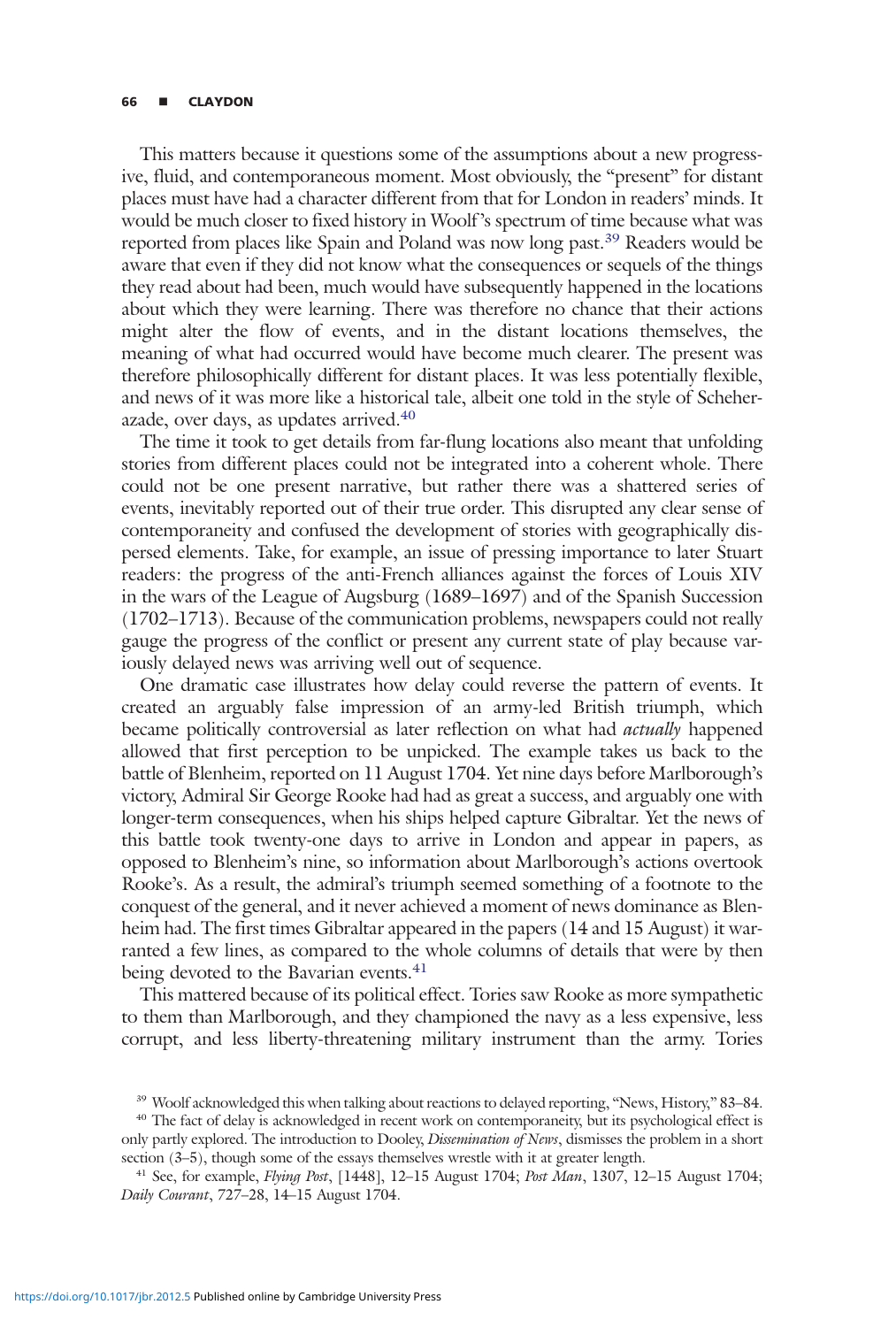therefore demanded that Rooke's achievement receive its full recognition. They published pamphlets and poems to glorify the capture of Gibraltar, so attempting to counter Whig charges that this success was of little strategic importance and to distract the public from Marlborough's growing celebrity.<sup>42</sup> In this, the Tories were tacitly appealing to the actual order of events over the sentiments created by the distorted ordering in newspapers. They were reminding people that there had been an early naval victory, which might have received celebration for a week before Blenheim and that could have been seen as the first significant blow against the enemy, if only people in England had known about it sooner. Here, reality and reporting had created differing narratives, shattering any agreed sense of the development of the story and rendering the whole tale partisan.

If travel delays created fractured "presents" in the press, a key practice of late Stuart journalism bent its construction of time even further away from our contemporary experience of news. This was the papers' cataloging approach to reports. Early modern journalists printed the information they received far more systematically and with far less editorial intervention than twentieth-first-century ones. For overseas news in particular, they rarely claimed to do more than translate, transcribe, and reprint items of dry fact that had appeared in foreign journals as they were received. This could lead newspaper publishers, for example, to reproduce pro-French sources exactly, and so to speak of the troops of the English-led confederacy as "The Enemy."<sup>43</sup> It also meant that newspapers sometimes had to remind readers that faithful reproduction was all they did. At one point in 1705, the *Daily Courant* practically ceased relaying news for two issues to defend itself against accusations that it had falsely reported a great naval disaster for Queen Anne's allies. It had, it said, simply recounted what the *Paris Letter* had printed, but it had assumed its readers would not give much credence to the story because of that journal's obvious pro-French bias and its poor reputation for accuracy.<sup>44</sup>

This lack of any mission to comment upon, or to explain, the news may have stemmed from a lack of editorial resources. It may also have arisen from a fear that excessive intervention in the presentation of information would lead to accusations of bias in a medium that was trying to build its reputation through objectivity.<sup>45</sup> The *Daily Cour*ant's first copy boasted of its complete lack of prejudice, and within a few issues it had elaborated on its manifesto to include the claim that the "proper and only business of a news writer ... [is] delivering the facts as they are related.<sup>546</sup> Whatever its cause, simple cataloging was the overwhelmingly predominant style of the later Stuart news industry. We see the papers of the period being more cautious about interfering with raw reports, not only than the press of the later eighteenth century, but even than their precursors in the 1640s. This had notable consequences for the presentation of time.

 $42$  A Narrative of Sir George Rooke's Late Voyage to the Mediterranean, where he Commanded as Admiral of the Confederate Fleet [London, 1704]; Reflections on the Management of Sir George Rooke Knight (London, 1704); William Pittis, A Hymn to Neptune (London, 1705).

<sup>45</sup> Nicholas Brownless, "Narrating Contemporaneity: Text and Structure in English News," in Dooley, Dissemination of News, 225–50, esp. 236–40, suggests earlier Stuart news-sheets had deliberately done little with reports to avoid accusations of bias, and the motive may well have been the same in the later period.

<sup>46</sup> Daily Courant, 1, 11 March 1702; 10, 30 April 1702.

<sup>&</sup>lt;sup>43</sup> See, for example, the lead story in the *Daily Courant*, 2688, 5 June 1710.

<sup>44</sup> Daily Courant, 999–1000, 28–29 June 1705.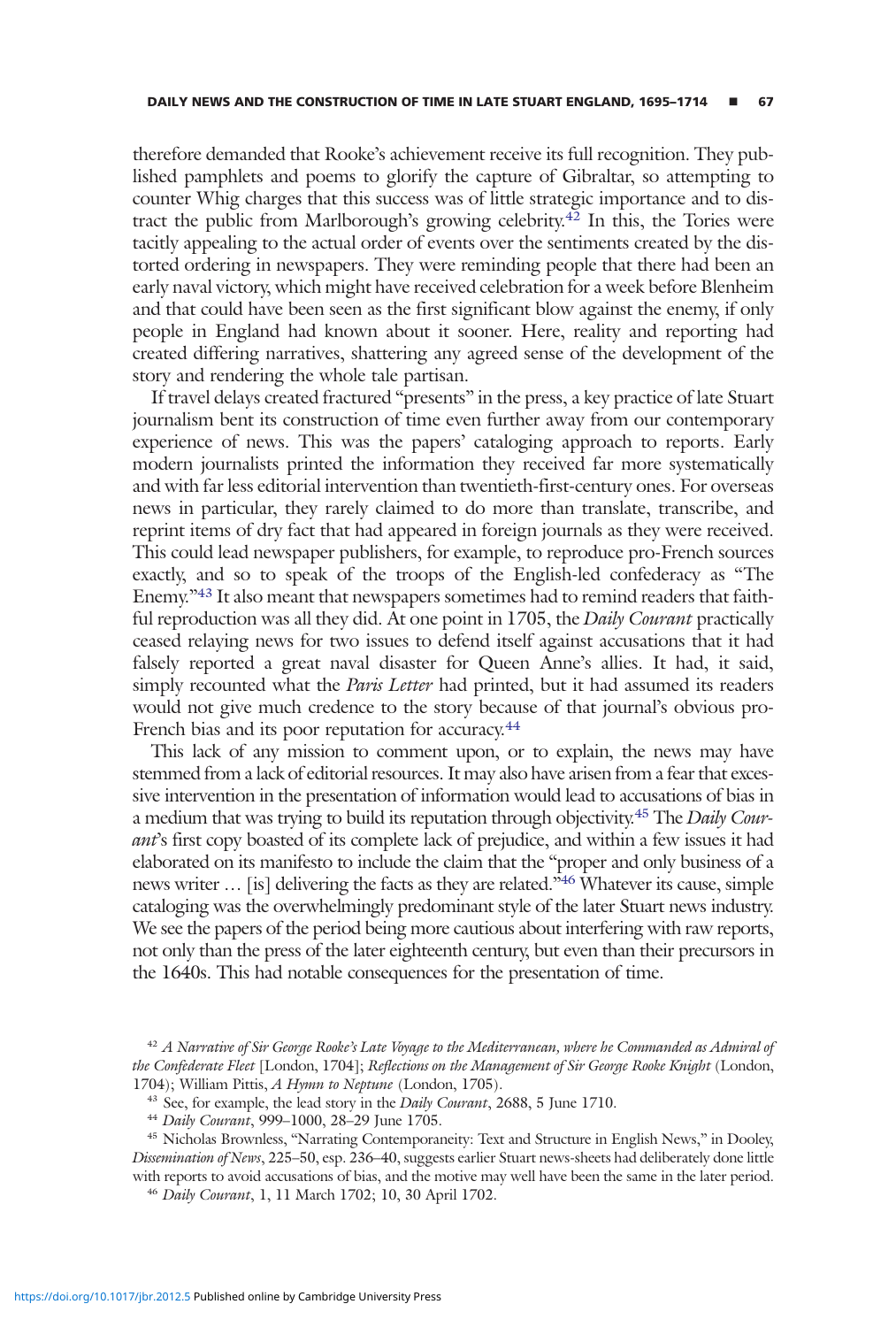# <sup>68</sup> ▪ CLAYDON

The first effect of editorial caution was to make news hard to follow. Journalistic practice meant that reports popped up when papers got the relevant information and were reproduced with no real exposition. To get much out of such items, readers would need a head for a large number of parallel stories, some of which might not have been mentioned for some time and some of which might never have been covered before. In particular, anyone trying to follow the complex European wars and diplomacy that filled the journals during Queen Anne's reign would have needed detailed background information. Readers would require extensive geographical knowledge of the cities and fortresses on the various fronts (and the papers provided no maps to help) and encyclopedic recall of the names and roles of generals, ambassadors, courtiers, and minor sovereigns. They would also need a good sense of the allegiance of the original writer of items to determine whether phrases such as "their armies" meant the forces of England's friends or enemies. What, we might wonder, would someone have made of a report such as this?

Leghorne: May 24. On Tuesday last arriv'd here 3 Ships from Barcelona in 9 days, and their Companies report, that the Army of the Allies consisting of above 20000 Men was on the March towards Terragona; that they had an Account of the Duke de Noailles being in Morion with the French troops in Roussillon, in order to make an Irruption in Catalonia but that divers Precautions were taken to oppose it. The Duke of Tursis sailed hence on Tuesday last with 6 of his Galleys for Porto-Longone where … 3500 Men of regular Troops commanded by the Duke of Vedarjas are to be put on board them. 'Tis given out that they are designed against Sardinia, where the Partisans of the two Crowns pretend still to have Intelligence; but tis rather believed the Design is against Piombiao.<sup>47</sup>

Such a barrage of unmediated fact required expertise to understand, which would disrupt any coherent sense of time if audiences lacked this essential knowledge. To fit events into an unfolding narrative, people needed a context and some sense of the broad outlines of the story so far. Failing to provide this, newspapers would often have left nothing but disjointed news data, which might have been hard to fit into any temporal pattern at all.

Yet if the "catalogic" approach could confuse on some occasions, on others it might move news away from the fluidity of a modern present, toward the more traditional fixity of history. This was a result of the one technique that newspapers did use to organize their material. Although journalists made no attempt to meld different accounts of a set of developments into a single item, they did at least place the reports in chronological order when they had several from a particular theater. This produced something like a complete story, especially since the papers did not edit down the earlier reports, apparently assuming that readers would not lose interest in older stuff even if it had been superseded by later information. What the papers printed, therefore, was a series of items in time sequence. These could all appear on the same day, even though the original events might have taken quite a period to unfold. This looked more like historical rather than modern journalistic coverage, and it tended to resolve stories, removing that sense of uncertainty that is supposed to characterize a progressive present.

<sup>47</sup> Daily Courant, 2690, 7 June 1710.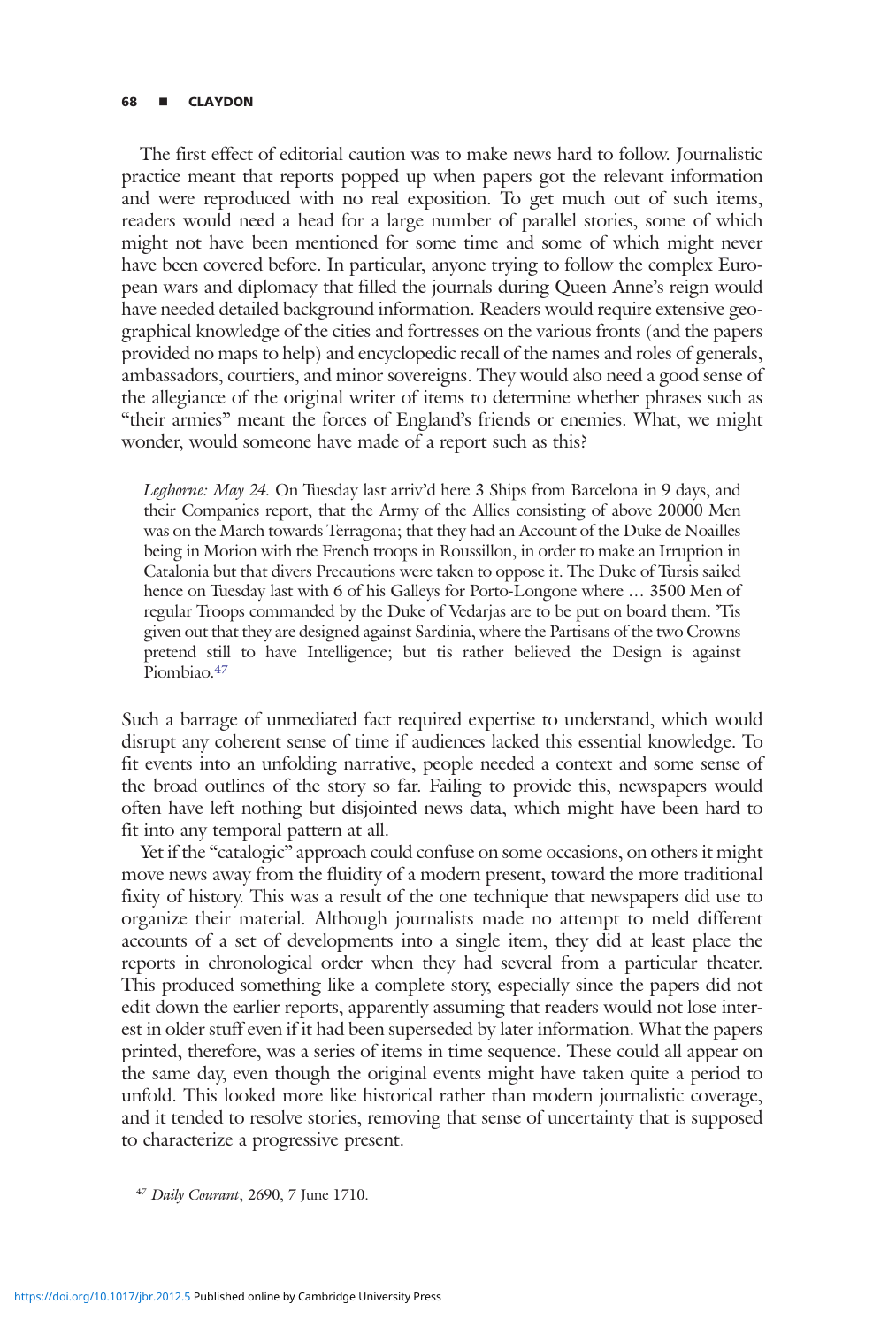Delays in communication were a common reason that newspapers presented their material in this chronicle-like fashion. If, for instance, boats could not sail from the Low Countries, news might effectively pile up in Dutch or Flemish ports. When vessels finally set off, reports from different stages of a story would pour in together and be printed as a complete narrative. An example—one that shows quite how strange, for a twenty-first-century reader, the presentation of news could be—comes from the 1710 fall of Douai to Marlborough's forces. This occurred on 29 June (Gregorian style, 18 June Julian), but it had been preceded by a ten-day battle over the outward fortifications and negotiations over the precise terms of surrender. We might expect this to have been followed day by day in London newspapers. The early parts of the narrative were, but at a vital moment, the mail was delayed. There appear to have been no fresh foreign papers received between 14 and 19 June. The morning after the hiatus, a relieved Courant announced, "[Y]esterday the mails arrived from Flanders," which meant that the story rushed forward when the post finally came.<sup>48</sup> The 20 June issue of the *Courant* carried reports from Douai dating from 20 and 21 June (Gregorian) relating the start of the attack on the city, yet it followed this immediately with a report of 24 June announcing that the fighting had been tough but that the allies had now made a sufficiently large breach in the walls that a final attack was imminent. The paper then went on to report ship movements in Portsmouth and Falmouth, so this looked like a still unconcluded story, except that the journal then finished, as it always did, with the London news. And the key event reported for the capital was the arrival in the city of a Colonel Panton, almost certainly on the same sailing of boats over the Channel as the posts. He had carried with him the message that Douai had capitulated. To modern eyes, the paper therefore seemed to render its first items redundant.

The structure of this news in other papers appearing on 20 June was similar, and the printing of complete stories was immediately repeated.49 After 19 June, the mail was again suspended for over a week. On 27 June, the *Gazette* wailed that four successive posts from Holland had been delayed. To cope, papers printed Panton's message in full, cannibalized the foreign journals that had arrived on 19 June for news from places aside from Douai, and then were forced to use lengthy proceedings of the Irish Parliament to fill their columns.<sup>50</sup> On 29 June, however, the Courant announced that the mail had finally arrived from Ostend and Holland. The paper was now able to reproduce correspondence from Douai, dating from 26 June to 3 July (Gregorian).<sup>51</sup> This took up the town's story on several stages by reporting arrangements after its fall, and the Gazette and Post Boy presented a similar forward rush of information when they appeared the day after.<sup>52</sup>

<sup>&</sup>lt;sup>48</sup> Daily Courant, 2701, 20 June 1710. The gap can be deduced not only from the Courant's comment but also by the fact that papers printed after 15 June quoted no Continental journals of a date later than those available on that day until 20 June.

<sup>49</sup> London Gazette, 4706, 17–20 June 1710; Post Boy, 2356, 17–20 June 1710; Post Man, 1899, 17–20 June 1705.

<sup>50</sup> Daily Courant, 2702–9, 21–28 June 1710; London Gazette, 4707–9, 20–27 June 1710; Post Boy, 2357–58, 20–24 June 1710; Post Man, 1892, 24–27 June 1710.

<sup>51</sup> Daily Courant, 2712, 29 June 1710.

<sup>52</sup> London Gazette, 4710, 27–29 June 1710; Post Boy, 2630, 27–29 June 1710.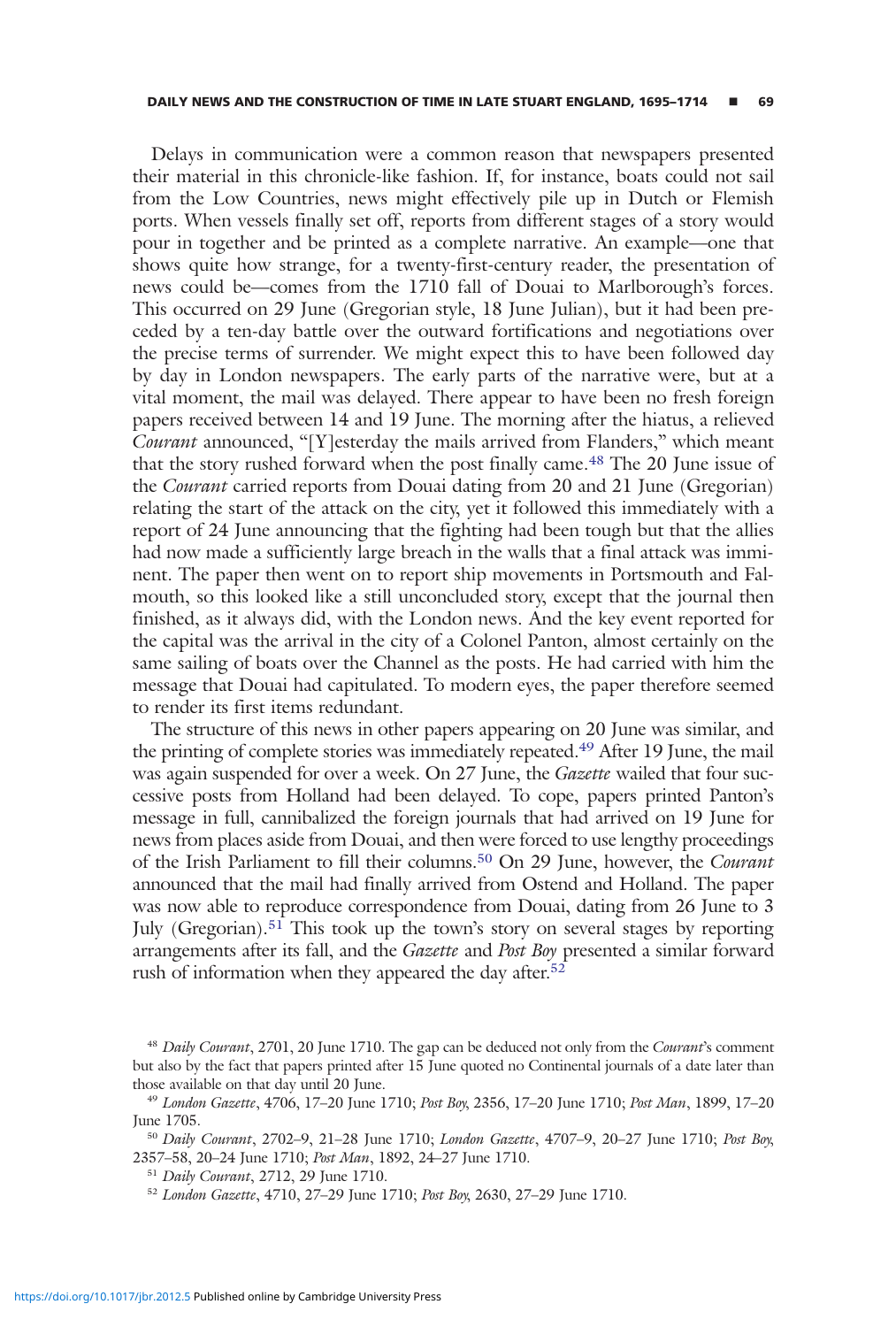# 70 **E** CLAYDON

The tendency to produce completed narrative was further compounded by the fixed physical format of late Stuart papers. Adhering to the model pioneered by the Gazette in the 1660s, all were composed of a single sheet, printed in two columns on both sides. Given that editors wished to make money with advertisements, which therefore filled much of the back page, this left limited room for news and forbade expansion when information crowded in on print rooms. Papers coped by holding over some stories to later issues, but of course by the time those later editions came out, their writers might have received more up-to-date accounts. Given their cataloging approach to reports, this resulted in a string of items outlining the development of stories over a period of time, rather than slowly emerging news. Moreover, journalists had a "critical mass" approach to reporting. Quite frequently, they held back items from a particular part of the world until they had a large enough store to make a sustained feature on developments in that theater, or at least until a slow news day demanded a quantity of saved material to pad out the issue. Examples of such practices from the *Daily Courant* include the batch of reports from Vienna on 7 June 1705, which transcribed stories from Dutch newspapers dated from 2 to 13 June (Gregorian) and covered a string of events in the Hapsburg capital ranging from 29 April to 30 May (again Gregorian).<sup>53</sup> They also include a rush of news from Spain in the issue for 30 June 1710. That day the Courant updated its audience on Iberian events for the whole first half of the month, following the suspensions in Channel sailings analyzed in the preceding paragraphs and after a further delay caused by reserving space in the 29 May number for the news pouring in from Douai.<sup>54</sup>

This style of reporting was not creating the uncertain and emerging present we are exploring, but looks far more like settled history. It was also far from the modern journalists' "inverted pyramid," in which stories are structured to begin with the most important facts, rather than the ones which happened first, and was different again from the stress on "breaking" news found in twenty-first-century news media. In fact, there were ways here in which the practices of Queen Anne's reign were further from modern standards than the much earlier journalism of the Civil War. The newsbooks of the 1640s were more unlike today's newspapers than later Stuart examples in terms of format and frequency of publication but closer to twenty-first-century newspapers in that they provide a "lead" in a story, as Nicholas Brownlees has found. Early seventeenth-century news reporting summarized the most important events in the first sentences, even if this disturbed the chronological flow. Some 1640s newsbooks also helped the reader with marginal captions that acted like headlines.55 Editors under William and Anne abandoned these devices and so forced readers to plow through a chronological narrative to find the denouement.

So far, we have been examining how the practicalities and practices of journalism sometimes fragmented any sense of contemporaneity and pushed reporting to resemble fixed history rather than an evolving present. Another effect was, in a sense, to freeze time. Late Stuart newspapers often drew attention to the hiatus in narrative when they could get no new information. Because they had to appear

<sup>53</sup> Daily Courant, 981, 7 June 1705.

<sup>54</sup> Daily Courant, 2713, 30 June 1710.

<sup>55</sup> Brownless, "Narrating Contemporaneity," 240.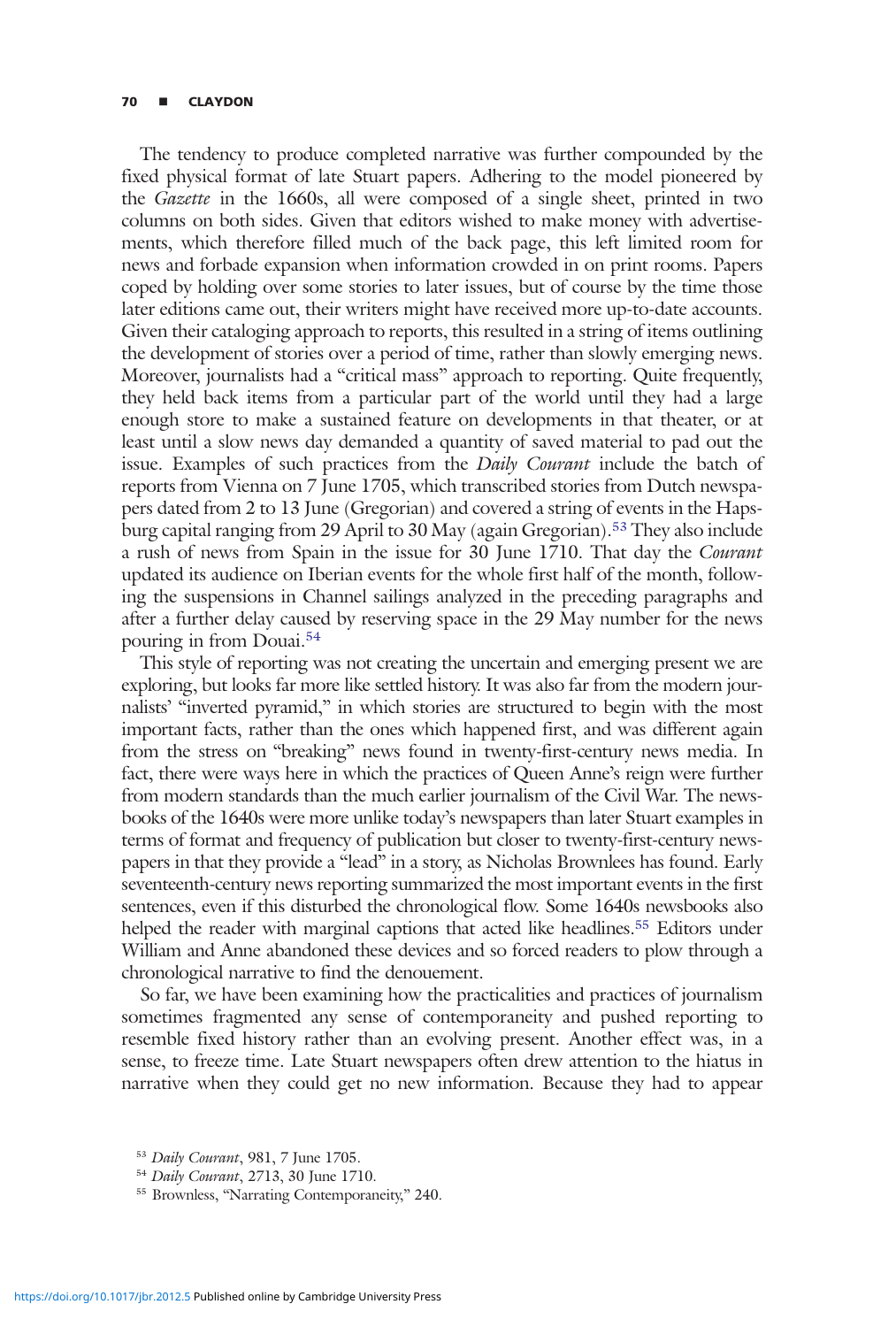again in a few days or even on the morrow, papers frequently apologized that there was nothing to report, for example, when complaining that mail boats had not arrived from the Continent or of stasis on slow-moving military fronts.<sup>56</sup> The news was thus that there was no news. This was a consequence of a press with a more modern publishing schedule, but it was not a step toward a modernity defined by constant update.

A fine example of this temporal freezing came in November 1703. In that month, the "Great Storm," probably the most violent hurricane to affect the southeast of England in historical times, wrought a trail of devastation to towns, woods, and shipping.<sup>57</sup> Damage in London was reported rapidly, but the effects in more distant places took time to come in, creating agonizing lags. This was particularly true with ships of the Royal Navy that were blown off their anchorage. They disappeared from shore, but no one knew what had happened to them until they could sail back home. The case of the gloriously named Admiral Sir Cloudesley Shovell gripped the nation precisely because of this ignorance. At the start of the tempest on 27 November, the admiral had been anchored at Gunfleet in the Thames estuary. He survived the storm by cutting his main mast, but it took him so long to get back to where he could report his fate that a terrifying pause developed in the newspaper coverage.

The first note of concern for Admiral Shovell was expressed by an item in the Daily Courant on 29 November. The report contained a list of damaged and lost ships, writing, "Pray God preserve Sir Cloudsly Shovell," and indicating that he had set sail from Deal for the Thames just before the hurricane.<sup>58</sup> Over the next days, papers covered the Shovell story mostly by admitting what they did not know. On Tuesday 30 November, the Post Man said the ships that had left Deal before the storm must now be so dispersed that it would be impossible to say what had happened to them.<sup>59</sup> On the same day, the *Daily Courant* observed that there was no news of the admiral. This remained the paper's position for the rest of the week.<sup>60</sup> From Wednesday to Friday (1 December to 3 December), various papers reported "no news yet," "no advice," and "no word" of the admiral.<sup>61</sup> On Friday, the Courant suggested that a man recently arrived in London had seen Shovell's ship after the storm sheltering at Long Sand Head, but on Saturday it had "no certain advice," and 5 December was a Sunday, so no newspapers appeared.62 As a result, it was not until 6 December that papers could confirm the survival story. The Courant reported that Admiral Shovell had arrived back at Gunfleet the previous Thursday, while the Gazette went one better, printing Shovell's own account of his ordeal, which had arrived at the admiralty in Whitehall on the Sabbath.<sup>63</sup>

<sup>56</sup> See above, notes 49–52, for reports of postal delays. For one military void, see "There is no considerable news from the frontier [in Spain]," Daily Courant, 995, 23 June 1705.

<sup>&</sup>lt;sup>57</sup> Martin Brayne, The Greatest Storm: Britain's Night of Destruction, November 1703 (Stoud, 2002), provides the key facts.

<sup>58</sup> Daily Courant, 405, 29 November 1703.

<sup>59</sup> Post Man, 1213, 27–30 November 1703.

<sup>60</sup> Daily Courant, 406, 30 November 1703.

<sup>61</sup> Daily Courant, 407, 1 December 1703; Daily Courant, 408, 2 December 1703; Post Man, 1214, 30 November–2 December 1703.

<sup>&</sup>lt;sup>62</sup> Daily Courant, 409, 3 December 1703; Daily Courant, 410, 4 December 1703.

<sup>63</sup> Daily Courant, 411, 6 December 1703; London Gazette, 3972, 2–6 December 1703.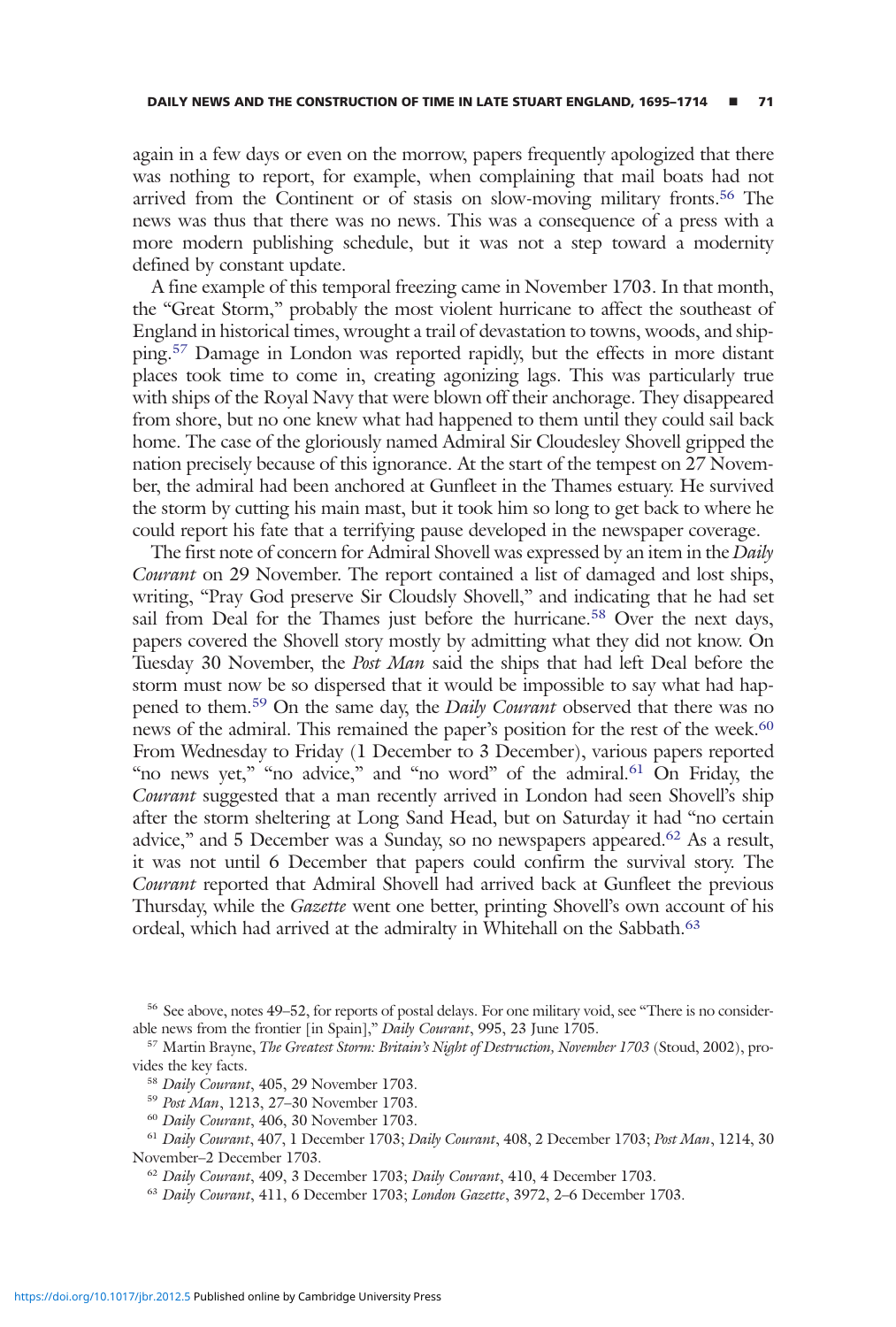# 72 **E** CLAYDON

In many ways, the 1703 storm confirms the lesson of Blenheim. Problems with communication had spread a single event over days of coverage. It thus spun an evolving story out of a single incident and so extended the present. In addition, gaps in reports created the psychological tension of uncertainty, another key part of Woolf 's analysis. Bereft of concrete information, readers knew the situation must be developing, but they did not know how. This unease must have been compounded by the rumor and speculation we are about to describe. Yet the storm also illustrated how journalists stressed the stop in the story. For several days, they emphasized that they had no fresh information. Certainly papers tried to compensate by theorizing about Shovell's fate, but these efforts slowed time even further by underlining that there was no concrete news and by sparking a journalistic caution that actually delayed the story's happy end.

Thus papers admitted they had thin evidence even as they wondered what had happened to the admiral. On 1 December, the English Post reported that ships that had been with Shovell had been ordered to cut loose from their anchors. This led the paper to believe that the great seaman would have done the same and so might have blown to Holland, but it said there was no way to know this because the wind still prevented travel from the Netherlands.<sup>64</sup> Similarly, on 2 December, the London Gazette supposed that the admiral must have been blown far to the northeast—in fact, a ship in his fleet had been swept all the way to Scandinavia, although nobody knew this at the time—and this would be why no one knew where he was.<sup>65</sup> If speculation underlined the admissions of ignorance, so did false news and the fear of spreading it. On 30 December, the Post Man said that a report had arrived in London suggesting that Shovell had returned to anchorage off the Kent coast.<sup>66</sup> This, however, was wrong, and it provoked a skepticism that further delayed accurate reporting. The Daily Courant concluded its coverage of the first true poststorm sighting of Shovell with, "What Truth there is in this Man's Report, Time will shew." The paper only strengthened this a little the next day to say that the witness "was very certain."<sup>67</sup> At the same time, the *Post Man* atoned for its earlier error by observing that the various stories it had heard circulating in London about Shovell were all too unreliable to print, even though at least one of them turned out to be correct.68 Here, the press reaction was very far from the wholesale speculation that has been analyzed by Will Slauter as a central feature of late eighteenth-century gazettes, which he saw hurrying the time-sense of audiences forward.<sup>69</sup> Later Stuart papers wished to stress they had no certain updates to relay, and they were easily frightened into waiting for absolutely confirmed reports.

Such stopping of narrative also resulted, paradoxically, from the papers' interest in the future. Sometimes the journals reported things that were going to take place at some point hence. We would expect audiences to want to read about planned or predicatable events, and this might even have encouraged that progressive anticipation

<sup>64</sup> English Post, 300, 29 November–2 December 1703.

<sup>65</sup> London Gazette, 3971, 29 November–2 December 1703.

<sup>66</sup> Post Man, 1213, 27–30 November 1703.

<sup>67</sup> Daily Courant, 409, 3 December 1703; Daily Courant, 410, 4 December 1703.

<sup>68</sup> Post Man, 1215, 2–4 December 1703.

<sup>69</sup> Will Slauter, "Forward-Looking Statements: News and Speculation in the Age of the American Revolution," Journal of Modern History 81, no. 4 (December 2009): 759–92.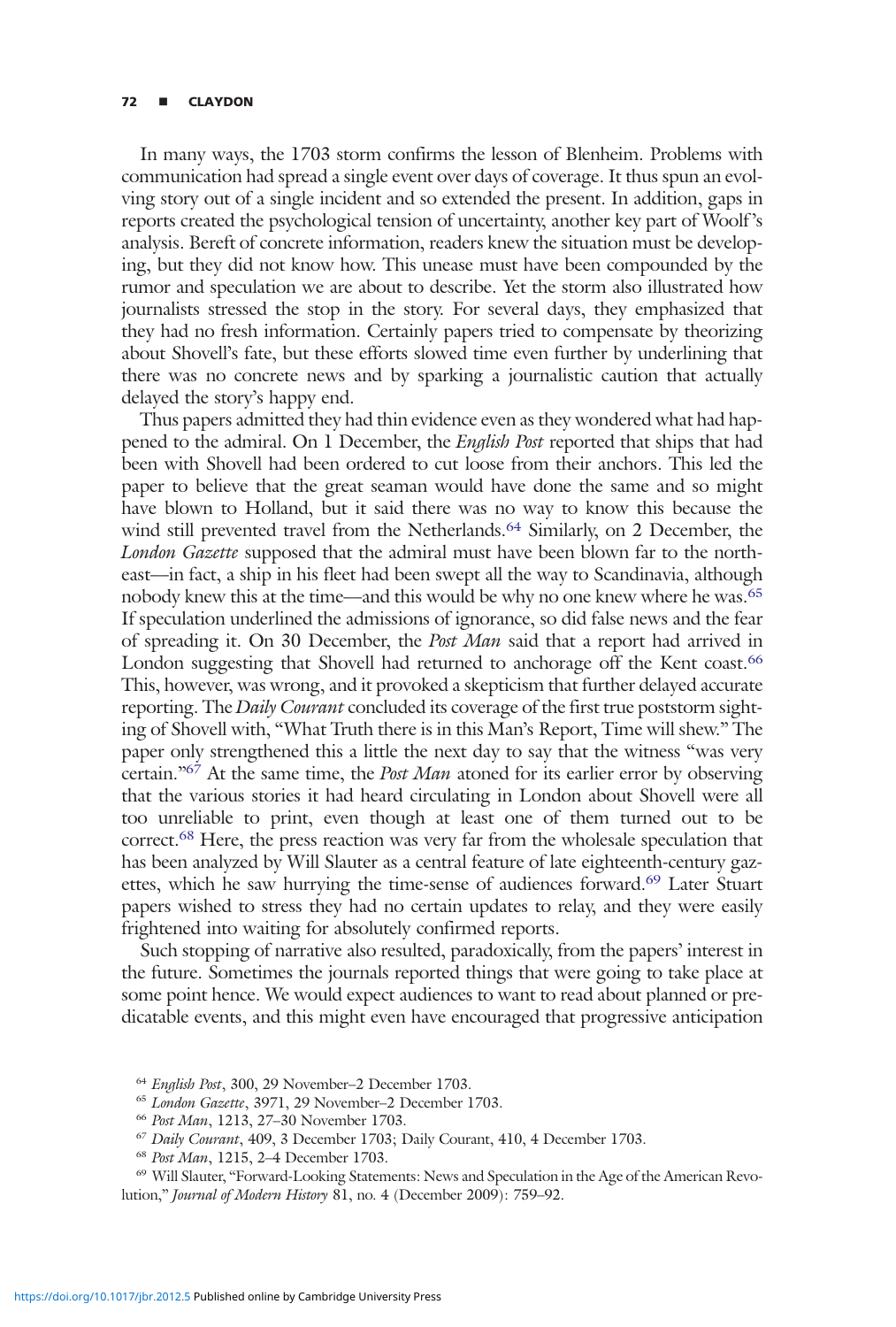that might be at the heart of a modern present. Yet sometimes things played out rather differently. On occasions, the very fact that reports were about the future could freeze news. Because the events in question had not yet happened, nothing new could be said about them, but papers might nevertheless dwell on the subject, repeating items word for word for days at a time. Good examples in this highly politicized age were notices of election polls or of meetings to select or support candidates. The sort of parliamentary results coverage we described earlier was interspersed by news that voting would occur on particular days, that someone had been nominated, or that citizens in a particular constituency were going to rally. These reports were clearly aimed at boosting support for particular candidates and so behaved more like advertisements. Indeed, the pieces were probably supplied by candidates themselves. Such notices appeared at the end of the news section, just above the classified notices. Advertising, of course, works best with repetition, so identical items appeared over and over again. The Daily Courant, for example, informed its readers that Sir George Stanhope would be standing at the forthcoming Middlesex poll on 13, 14, 15, 16, 19, 21, and 23 September 1710. It then began obsessing about the City of London election, repeating the announcement of the ultimately doomed candidacy of four Whigs on 26, 27, 28, 29, and 30 September. That story was also repeated by the *Post Man* on 26 and 30 September.<sup>70</sup> Here, the fact that the "news" was about the future meant it did not, and could not, move on.

Anticipation could thus stop time, but it could have other effects. One common variety of future writing, which underlines some of the questions we have been raising about the press's role in creating any modern present, was the case of stories from abroad in which correspondents reported not only what had just happened in their part of Europe but also what local people were expecting to happen next. This was common in accounts of the various contemporary wars: once an army had gathered at a fortress, for instance, it was expected to attack in the next few days. In examples from June 1705 and June 1710, the press did come closer to the later eighteenth-century practice of open guessing about the future that Slauter described although under Queen Anne speculation tended to be about the immediate aftermath of local events rather than more wide-ranging geopolitical developments that were anticipated in the later age. In one example, the *Courant* reported on 11 June 1705 that Huy had just fallen to French and Bavarian troops. It was therefore expected that the armies would move off smartly to their next target, Liege.<sup>71</sup>

Of course, newspapers printed this sort of speculation to try to bridge that gap between the news they had from distant places and the time it was read. If the latest firm reports were weeks old, it helped a little to know what people on the ground thought was likely to happen in the "unknown" period since the words had been written. But this created a greater complexity in time perception—a rare type of complexity for twenty-first-century audiences for whom the temporal gap rarely opens. Effectively, the papers were talking in a compound tense, the "futurein-the-past." The content of this tense was speculative because writers could not say if things had turned out the way that had been predicted, but it was not speculative

<sup>70</sup> Daily Courant, 2774–77, 13–16 September 1710; 2779, 19 September 1710; 2781, 21 September 1710; 2783, 23 September 1710; 2785–89, 26–30 September 1710; Post Man, 1920, 26–28 September; 1922, 30 September–3 October 1710.

<sup>71</sup> Daily Courant, 983, 11 June 1705.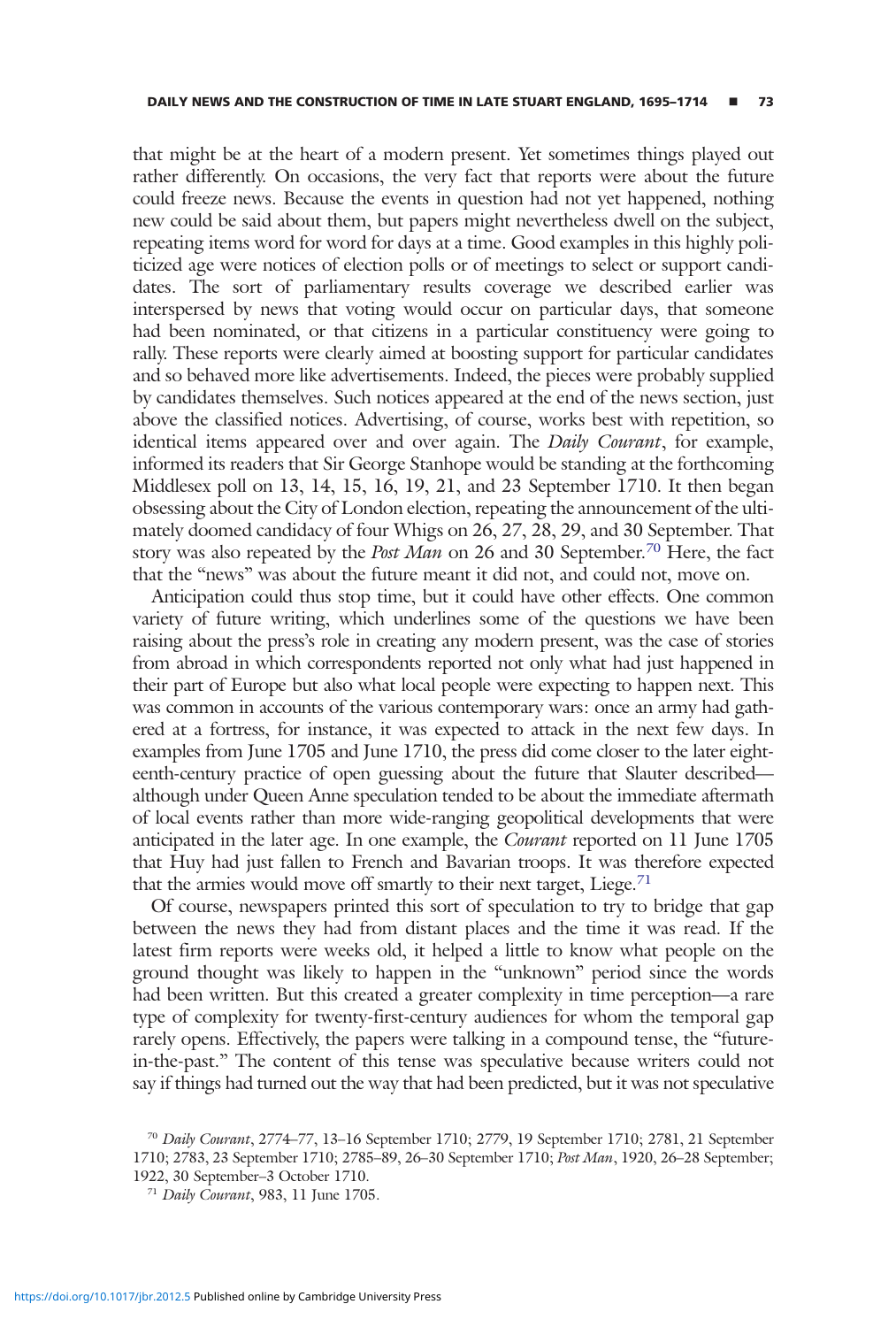# 74 **E** CLAYDON

in the same way as coverage of Shovell's Great Storm experience. For the future-in-thepast, speculation was about what had happened some period ago, not what was happening now, and readers would realize that many people geographically closer to events would already know the outcome. Consequently, the future-in-the-past was uncertain, but it was not as philosophically fluid as the unknown present. Indeed, the catalogic approach to reporting meant that any uncertainty could be both created and resolved in the same issue. Speculation might occur, but then be instantly confirmed or refuted. The Courant for 20 June 1705, for example, carried a story dated 17 June (Gregorian) that the elector of Bavaria was planning to besiege Liege—where he had indeed gone after the fall of Huy—but that he was waiting for his artillery to arrive. Yet the very next item was correspondence dated 20 June, saying the town gates had been forced by the Bavarians forty-eight hours earlier. This was not quite the pattern of events advertised a few lines before, and it instantly falsified the earlier prediction.72 This last example encapsulates some of the most profound differences between modern journalism and the presentation of news in the late Stuart press, and it allows us to move toward a conclusion.

What does this survey of the later Stuart press suggest about its audience's perception of time? In many ways, it has confirmed the theories with which we started. There have been numerous examples of newspapers creating progressive expectation—reporting incomplete news and so creating a space between fixed history and unknowable future. We have also seen newspapers recording events from a wide geographical area and thus expanding the sense of what was happening "now." The continuous vigor of the press after 1695 ensured that these presentations of time became a regular part of their readers' lives and were not confined to moments of uncensored crisis. Moreover, features of later Stuart news, particularly the delay in relaying information, made the characteristics we have been examining more prominent than they are today.

■■■

However, other features of the press were unlikely to produce the kind of present that has been posited. Most noticeably, the prominent signposting of the age of stories, combined with communication delays and the journalists' approach to arranging items, often resulted in a chronicle rather than in an evolving present moment. Stories frequently unfolded in their entirety, with any uncertainty created by the first items in a run rapidly resolved. This calls into question the idea of a divorce between a news-created present and history. Woolf may have been right that news media no longer used the word "history" to describe its coverage of recent events, but the papers often came close to the sort of finished accounts we expect from that genre of writing.<sup>73</sup> This caveat is underlined by how newspapers were used in the later Stuart era. We know that at least some readers kept runs of old papers because this is how some complete collections have come down to us.<sup>74</sup> Other readers copied snippets of information from printed journals into their diaries to incorporate into

<sup>72</sup> Daily Courant, 992, 20 June 1705.

<sup>73</sup> Woolf, "News, History," 84, 98–100.

<sup>74</sup> Charles Burney's newspaper collection, at the heart of the British Library's holdings, grew around the journals found in his aunts' coffeehouse: Lars Troide, "Burney, Charles (1757-1817)," Oxford Dictionary of National Biography, 60 vols. (Oxford, 2004), 8:952–54.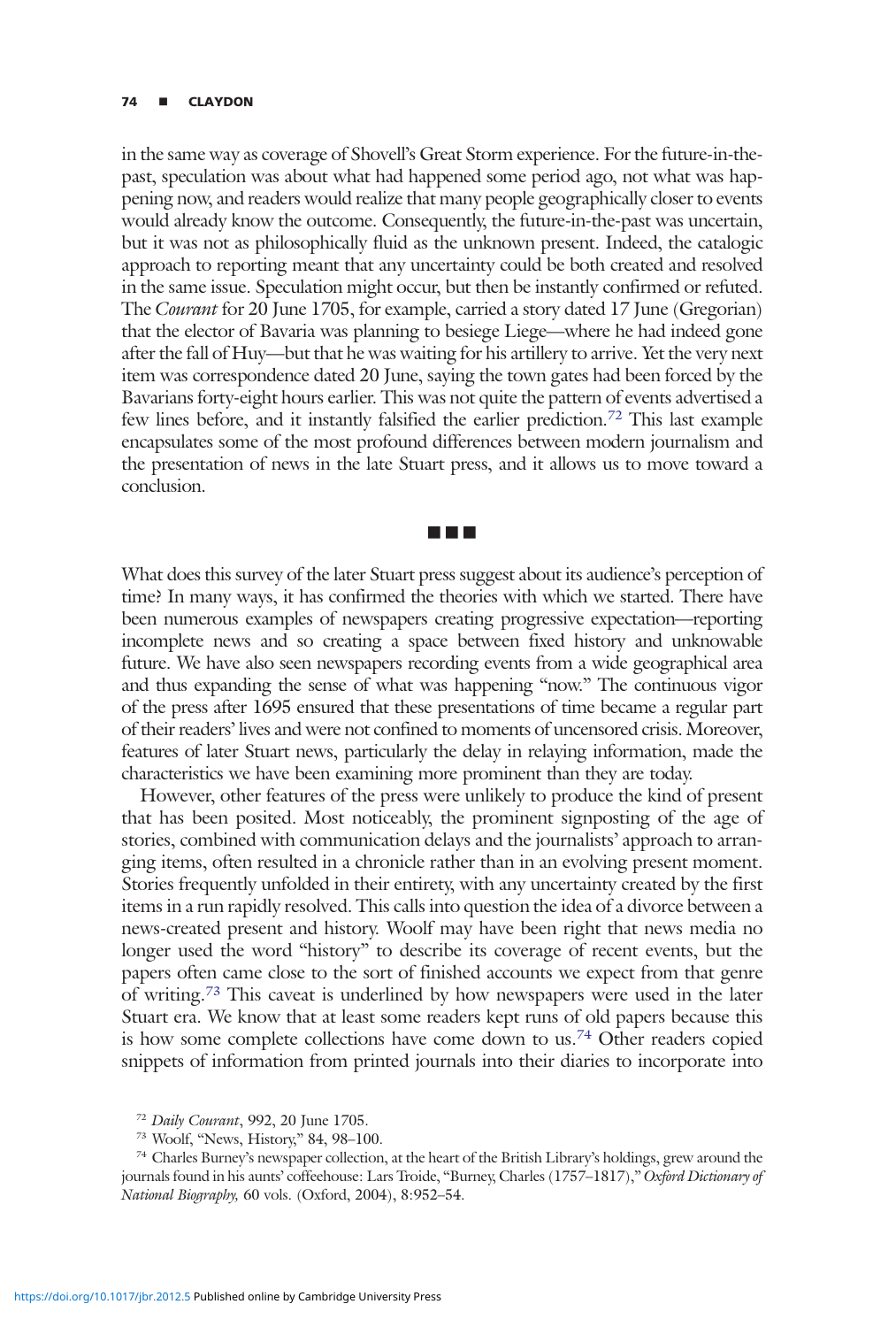their personal histories.<sup>75</sup> Still others, such as Roger Morrice or Narcissus Luttrell, gathered news—often gleaned from the papers—in huge dated manuscript compendia. The purpose of such accumulations can be opaque to modern scholars, but they look like archives of completed events intended for later historical reference.<sup>76</sup> This suggests that at least some audiences shared the journalists' "catalogic" approach and saw newspapers as a record of a known past, not as disposable constituents of a changing present.

Moreover, while the papers look like old-style chronicles, they sometimes demanded understandings of time that could be more complex than any new "present." The interpretations with which we started this article tended to assume that the Stuart age saw a move to a novel, but nevertheless fairly clear, sense of time. Although it involved some uncertainty because of its focus on a rapidly evolving current moment, the new definition of present time was taken to have fairly easily definable characteristics—it was progressive, fluid, contemporaneous, and "empty"—and it was thought to have displaced other ways of conceptualizing chronology. Yet the newspapers contained a far larger variety of types of time than this. Journalists did encourage a modern idea of the present, but they also constructed history, froze time, and reversed the order of occurrences. We see them dealing in multiple timelines, engaging in self-conscious speculation about two kinds of future (that in the future and that in the past), and presenting events in so contextless a manner that it was difficult to construct any clear chronology. We might believe that this left readers confused about how to understand the news. They were being presented with a complex, multilayered, and fragmented picture, with no logical narrative or hierarchy of significance and with many different versions of time playing simultaneously.

There is strong circumstantial evidence for such confusion. Historians, including Woolf, have uncovered considerable contemporary anxiety about an indigestible barrage of information. This anxiety fed the general concern about the truth status of printed material that Mark Knights has explored for later Stuart England.77 Moreover, other genres of media emerged alongside papers to make sense of the data the news journals provided. We have already mentioned that Queen Anne's reign was a golden age of sermonizing and pamphleteering. Both media took the raw data of recently reported occurrences and wove them into more structured interpretations of the world. In addition, another kind of print periodical arose after 1695. Works including *The Review* (written by Daniel Defoe from 1704 to 1713), *The Examiner* (written by Jonathan Swift from 1710 to 1711), The Observator, The Tatler, and The View of the Times were similar to papers in that they were news-centered and appeared regularly and relatively cheaply, but different in that they concentrated on commentary rather than on reporting. All these genres were popular. They may well have been

<sup>75</sup> Woolf, "News, History," 99.

<sup>&</sup>lt;sup>76</sup> The *Entring Book of Roger Morrice*, 1:98–116, has remarks on the unclear purpose of the work. Narcissus Luttrell, A Brief Relation of Affairs of State from September 1678 to April 1714, 5 vols. (Oxford, 1857). For other news gatherers, see Mark Knights, "Judging Partisan News and the Language of Interest," in Fear, Exclusion and Revolution: Roger Morrice and Britain in the 1680s, ed. Jason McElligott (Aldershot, 2006), 213–15.

<sup>77</sup> Woolf, "News, History," 86–87; Knights, "Judging Partisan News," 205; Knights, Representation and Misrepresentation, part 2.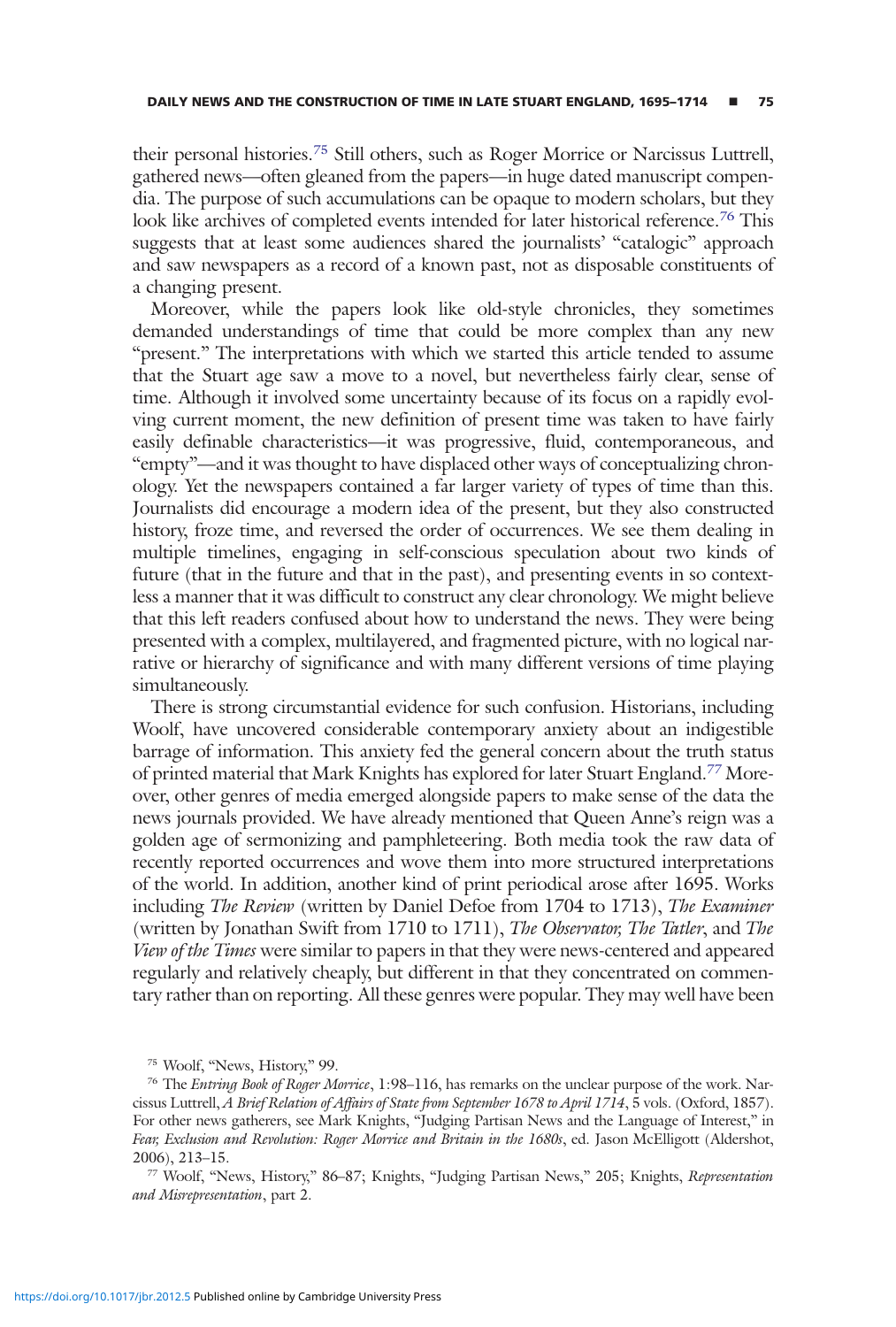so because they brought order and meaning to material that papers had disorganized into multiple time streams.

There are two historiographic ironies here. First, when the other forms of print utilized the papers' news, they fitted it into temporal patterns very far from any modern "present." The sermons, pamphlets, and non-news periodicals of the later Stuart period incorporated events into highly partisan views of the world that assumed some very deep-seated, and so *unchanging* political realities. For example, fast sermons for the wars against France took details of the struggle and interpreted them as evidence of the constant, satanic wickedness of Louis XIV. This, they asserted, had been clear in all its essentials from the start of his rule back in the 1660s and was inevitable from the centuries-long anti-Christian corruption of his Catholic faith.<sup>78</sup> Indeed, the generic sermon form based on the exposition of a biblical text assumed there were direct analogies between the experience of long-dead Hebrews and contemporary audiences. This suggested that little ever changed. Meanwhile, Whig pamphlets urging vigorous prosecution of the war used similarly static models. For instance, they cited decades of French perfidy to warn against the moves for peace made after 1710; some pamphlets were little more than litanies of endlessly repeated treachery, designed to establish the unfaltering danger of the enemy.<sup>79</sup> Similarly, in the last years of Queen Anne, the Tory press used political, diplomatic, and military developments to prove the existence of a long-standing plot to advance the interests of Whigs and war-profiteers. This plot, pamphlets and periodicals asserted, had been originated twenty years before and had been consistently prosecuted ever since.<sup>80</sup> Tory rhetoric stressed the constancy of the evil, but the polemic itself had hardly changed since its early incarnation in Charles Davenant's "Tom Double" pamphlets, published at the turn of the century. Over a decade of military, political, and diplomatic news made hardly any difference.<sup>81</sup> In this sort of writing there was no progressive and evolving present. Instead, events were merely the latest instances of unaltered, almost eternal, archetypes. Regular papers were spawning an incomprehensible babble of information, which then had to be disciplined in other forums, and people seem to have found the facts easiest to master when characterized by decidedly premodern and essentially timeless tropes. They used notions such as persistent conspiracy, or the unending struggle against the Antichrist.

The second irony takes us into more speculative territory. The newspapers' new present is supposed to be modern, yet they often presented a time that was fissured, multispeed, speculative, and narrative-less (or, at least, with a confused narrative). If we look for later comparisons, this appears less like the ordered and edited chronological sense of high twentieth-century newspapers and more like the highly diverse and complex perceptions of time generated by the new and multiple media of the last

<sup>&</sup>lt;sup>78</sup> Tony Claydon, William III and the Godly Revolution (Cambridge, 1996), 134–47; Claydon, Europe, 158–92, 197–98.

<sup>79</sup> See the works cited in Claydon, Europe, 198, n. 245–46, esp. A Clear View of the French King's Bona Fide (London, 1711).

<sup>&</sup>lt;sup>80</sup> This was the refrain of most pro-peace rhetoric: to take Jonathan Swift's work alone, see The Conduct of the Allies (London, 1711); and The Examiner especially references to twenty years of abuse as at 14, 9 November 1710; 18, 7 December 1710.

<sup>&</sup>lt;sup>81</sup> The rhetoric leant heavily on Charles Davenant, *The True Picture of a Modern Whig* (1700), which introduced the Tom Double character as the chief conspirator.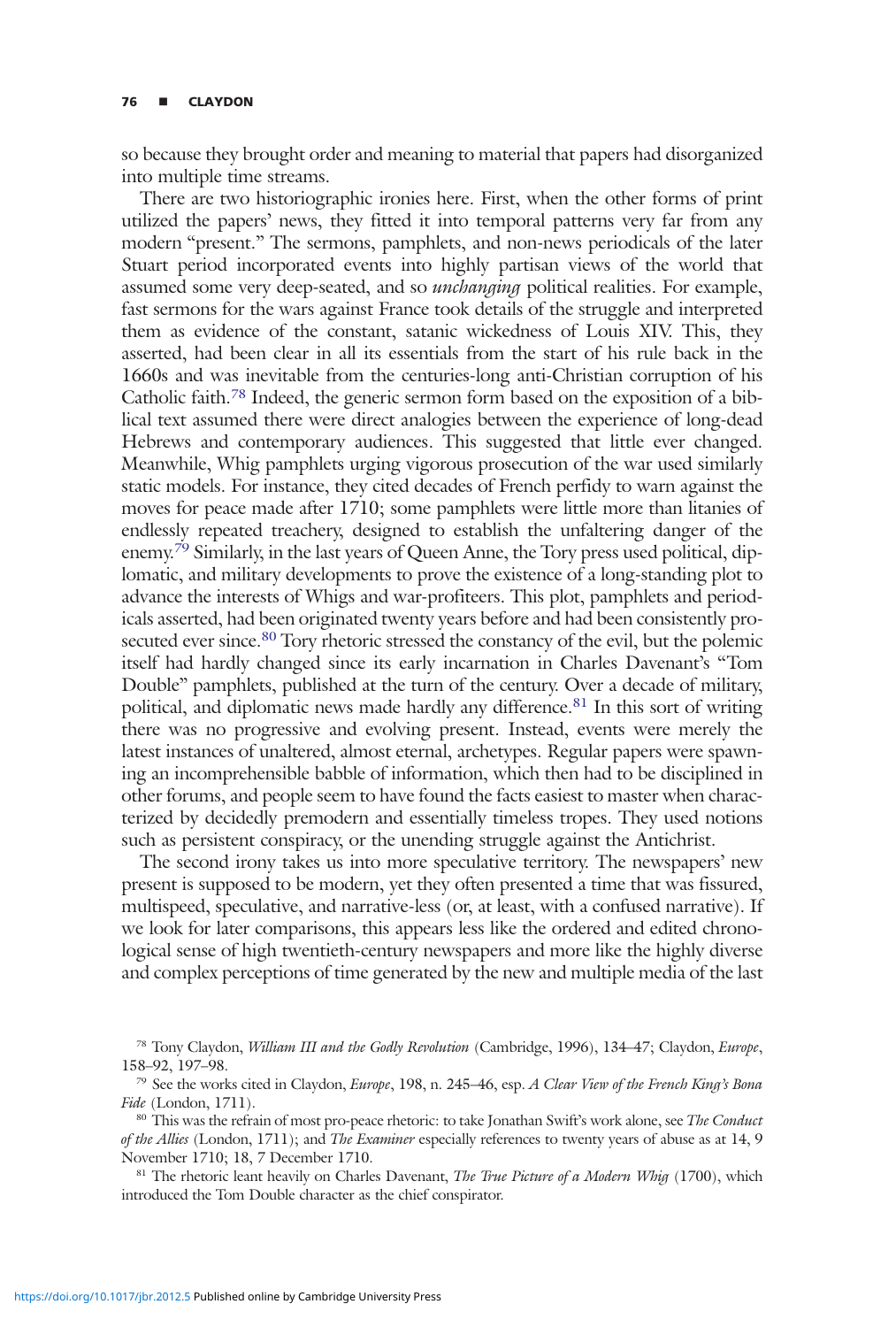few decades. This has been conceptualized not as a "modern" but as a "postmodern" experience. According to postmodernist analysis (and in what follows I offer my own concise synthesis of a diverse and sometimes contradictory movement), the last few decades have been characterized by chronological fracture. In this view, the old "grand narratives" that used to structure our sense of the human story—notions such as steady political emancipation and the advance of scientific knowledge have collapsed. Society has thus entered a state of "posthistory," in which the past can no longer provide coherent explanations of our situation today because there is no meaningful pattern of development within it. This has left people trapped in the present. Yet the present itself has fragmented. The hugely varied range of discourses available through multiple sources of information and opinion cannot agree what the present is because each of them has a different account of time's operation and of the length of each significant moment. For example, computing and cosmology have very different measures of time (nanoseconds versus billions of years), and neither is close to the temporal range of the vast variety of human interactions, which themselves run to multiple rhythms. As one commentator has put it, we are today confronted with "the co-existence of radically different timescales … scattered across temporal universes that can no longer be reconciled."82 In such a world people lose chronological bearings. They find it hard to construct identities because there is no sense of history in which these can be rooted, and they are faced with the disorientation and ambiguity that are the hallmarks of postmodernism more generally.<sup>83</sup>

Of course, not everyone would accept this description of twenty-first-century society. More pertinently, the preconditions of this postmodernist world are very far from the situation in later Stuart England. Queen Anne's subjects were not faced with instant electronic communication, knowledge of the vast age of the universe, or crises of grand narrative. Yet the need to cope with radically different notions of time may still have had thought-provoking parallels among readers of later Stuart newspapers. Obviously it is difficult to know how news time was experienced in past centuries. We have no record of what went on in people's heads as they read the papers, and any written responses to news in letters, diaries, or marginalia are both removed enough from that internal mental state and sufficiently scattered to question their typicality. Yet the fragmented presentation of time in Stuart era journalism would seem to have demanded a struggle to construct a coherent temporal sense. It suggests we might experiment with "postmodern" models in future research. For example, one account of the disrupted chronological structure of "postmodern" novels stresses many features we have just seen in later Stuart newspapers. These include repetitions that freeze and confuse time; dizzyingly rapid switches between timelines, forcing the reader to flip through disjointed texts to follow particular stories; and a verbatim incorporation of other sources into narratives that

<sup>82</sup> Ursula K. Heise, Chronoschisms: Time, Narrative, and Postmodernism (Cambridge, 1997), 6-7.

<sup>83</sup> The notion of a collapse of grand narrative was advanced in Jean-Francois Lyotard, La Condition Postmoderne: Rapport sur le Savoir (Paris, 1979). The sense of the loss of history was classically stated in Fredric Jameson, "Postmodernism and Consumer Society," in The Anti-aesthetic: Essays in Post Modern Culture, ed. Hal Foster (Port Townsend, WA, 1983), 111–25. Comment on the fragmentation of time this has produced can be found in Heise, Chronoschisms, esp. part 1; Hans Bertens, The Idea of the Postmodern: A History (London, 1995), 163–64.